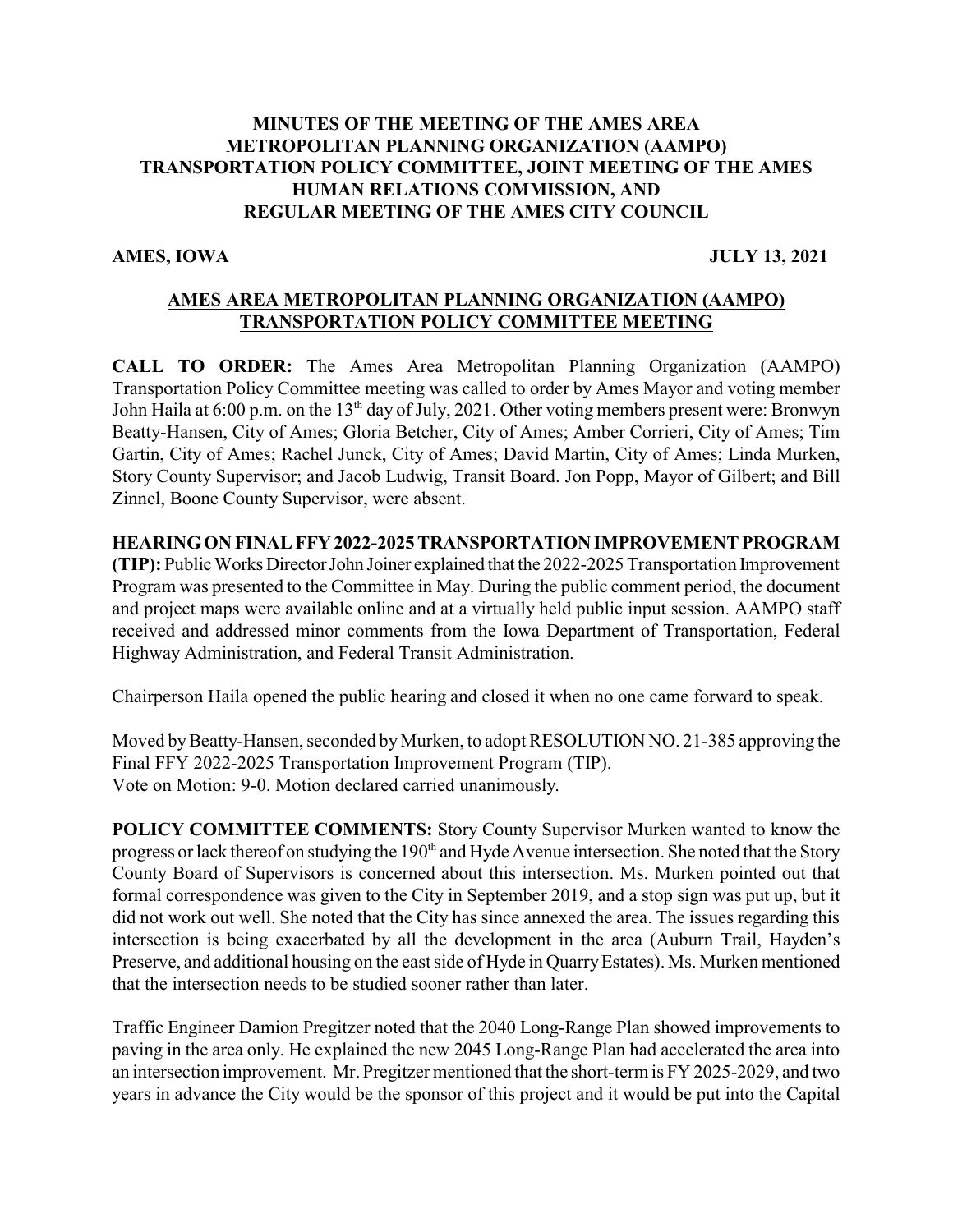Improvements Plan (CIP). The current CIP shows that in FY 2022/23, the North Growth intersection studies are scheduled to be done. Mr. Pregitzer explained that the two-year planning process in advance of an actual improvement is a typical timeline. Ms. Murken verified that the earliest a study could be done would be July 1, 2022, with something being done in FY 2025-2029. Mr. Pregitzer confirmed that was correct if the City wanted to use federal aid; improvements could be done faster if a safety grant was received through the state or some other type of grant, but that is what the traffic study would tell staff. The traffic study would indicate the cost, and look at safety concerns, and operations to help them determine how competitive staff could be with a federal or state program. Ms. Murken inquired if there was an estimate as to how much the traffic study would cost. It was noted that the City budgeted \$65,000 to do all three intersections in the area, and the normal range is \$10,000 to \$15,000 per intersection. Ms. Murken mentioned that she would like to have further discussions to see what options there would be to move the traffic study into this fiscal year. She noted that her concern was that last year the schools were held virtually and there were not any problems with the intersection due to less traffic; however, schools will be open as usual this year and it will become a bigger problem. She would like to figure out a way to continue a discussion of the intersection, in question.

Council Member Corrieri asked how other studies that are planned in the Work Plan would be affected if the Council decided to discuss moving up the timeline for the traffic study along 190<sup>th</sup> and Hyde. Mr. Pregitzer mentioned that it would be part of staff's job in putting a proposal together to let the Council know what the impacts would be from a funding and workload perspective.

Ms. Murken stated that with the school year starting soon, she felt they needed to have some temporarymeasures put in place at the intersection. Council Member Gartin commented that he will be making a motion during Council Comments to ask for temporary measures. Ms. Murken mentioned that the County would be interested in being a part of the conversation as they are interested in  $190<sup>th</sup>$  and the other two intersections that are scheduled to be done in FY 2025-2029.

**ADJOURNMENT:** Moved by Ludwig, seconded by Betcher to adjourn the Ames Area Metropolitan Planning Organization Transportation Policy Committee meeting at 6:15 p.m.

## **JOINT MEETING OF THE AMES HUMAN RELATIONS COMMISSION AND AMES CITY COUNCIL**

The Joint Meeting of the Ames City Council and Ames Human Relations Commission was called to order by Mayor John Haila at 6:17 p.m. on the 13<sup>th</sup> day of July, 2021, in the City Council Chambers in City Hall, 515 Clark Avenue, pursuant to law. In addition to the Mayor, City Council Members Bronwyn Beatty-Hansen, Gloria Betcher, Amber Corrieri, Tim Gartin, Rachel Junck, and David Martin were present. Trevor Poundstone, *Ex officio* was also present. Representing the Ames Human Relations Commission (AHRC) were Jahmai Fisher, Wayne Clinton, Madesh Samanu, and Lynette Plander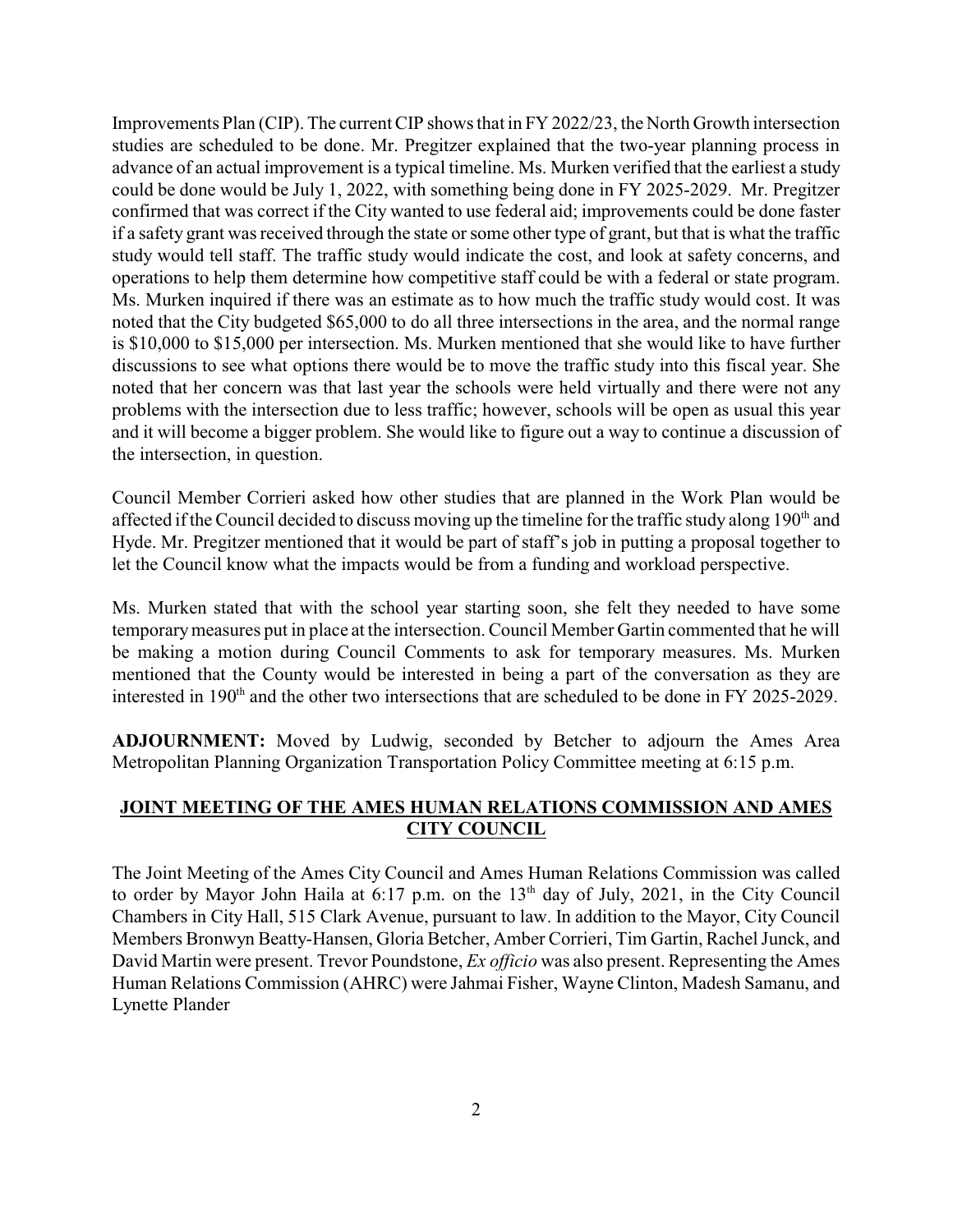**PRESENTATION OFANNUAL REPORT:** Jahmai Fisher, Ames Human RelationsCommission (AHRC) Chairperson, gave highlights of the Annual Report. She noted that first on the Report was the Commission's Purpose, overview of work, mission oftheCommission, and how the Commission implements the provision of the Iowa City Rights Act to provide general welfare for the citizens of Ames. The AHRC's purpose is to study the existence of discrimination in the community and work to minimize or eliminate it, promote goodwill among the various racial, religious, and ethnic groups in the City, and cooperate with other organizations to develop programs designed to eliminate racial, religious, cultural, and intergroup tensions.

Ms. Fisher noted that there are a number of highlights that were outlined in the Report; however, there were a few she wanted to focus on. Despite the pandemic and its limitations, the AHRC increased its overall engagement with the community through its social media presence. The Commission's photos and bios had over 4,000 hits on the City's *Facebook* page. Along the lines of increasing its visibility and communication with the Ames community, AHRC created a video message in response to reports of hatred and/or discrimination to members of the Asian and Pacific Islander community in Ames. The Commission continued its support for City-sponsored events, such as the Symposium on Building Inclusive Environments along with the Annual MLK Jr. Celebration. Ms. Fisher explained that despite the many challenges that were brought to everyone in 2020, the Commission did its best to be seen and heard.

The AHRC reviews any cases of discrimination in partnership with the Iowa Civil Rights Commission (ICRC). Most of the claims in 2019 fell under employment-related concerns and housing. In 2019, race and retaliation were the main themes. The 2020 data showed trends in employment and public accommodation areas. There were 36 complaints in 2020, and the basis for those complaints was mainly disability, retaliation, and sex. Of the 36 complaints, 12 cases are still open and 14 of them were closed administratively. There are five federal laws that protect individuals with disabilities from discrimination, employment, and the job application process. The Americans with Disabilities Act, The Rehabilitation Act, The Workforce Innovation and Opportunity Act, The Vietnam Era Veterans Readjustment Assistance Act, and The Civil Service Reform Act. Ms. Fisher noted that based on data from previous years, there is an increase in complaints to the Iowa Civil Rights Commission. The increase could be due to the increased visibility and accessibility on how to file a complaint or by circumstances brought on by the pandemic. Complaints related to disability and employment have increased and the Commission has noted this increase.

Chairperson Fisher explained that going forward the AHRC is focused on increasing its visibility, dedicated to making a shared understanding of diversity, equity, and inclusion in the City of Ames. It was noted that the Commission's 2020-22 Strategic Plan was included in the Report.

Council Member Gartin inquired where the Report would be located if someone wanted to view the information. Ms. Fisher mentioned it could be found on the AHRC website. Mr. Gartin noted that there was an increase in some of the complaints, and he asked to know if it was possible to add some longitudinal data to compare previous year's data. Ms. Fisher commented that more in-depth data could be accessed through the Iowa Civil Rights Commission. Ms. Schildroth explained that a year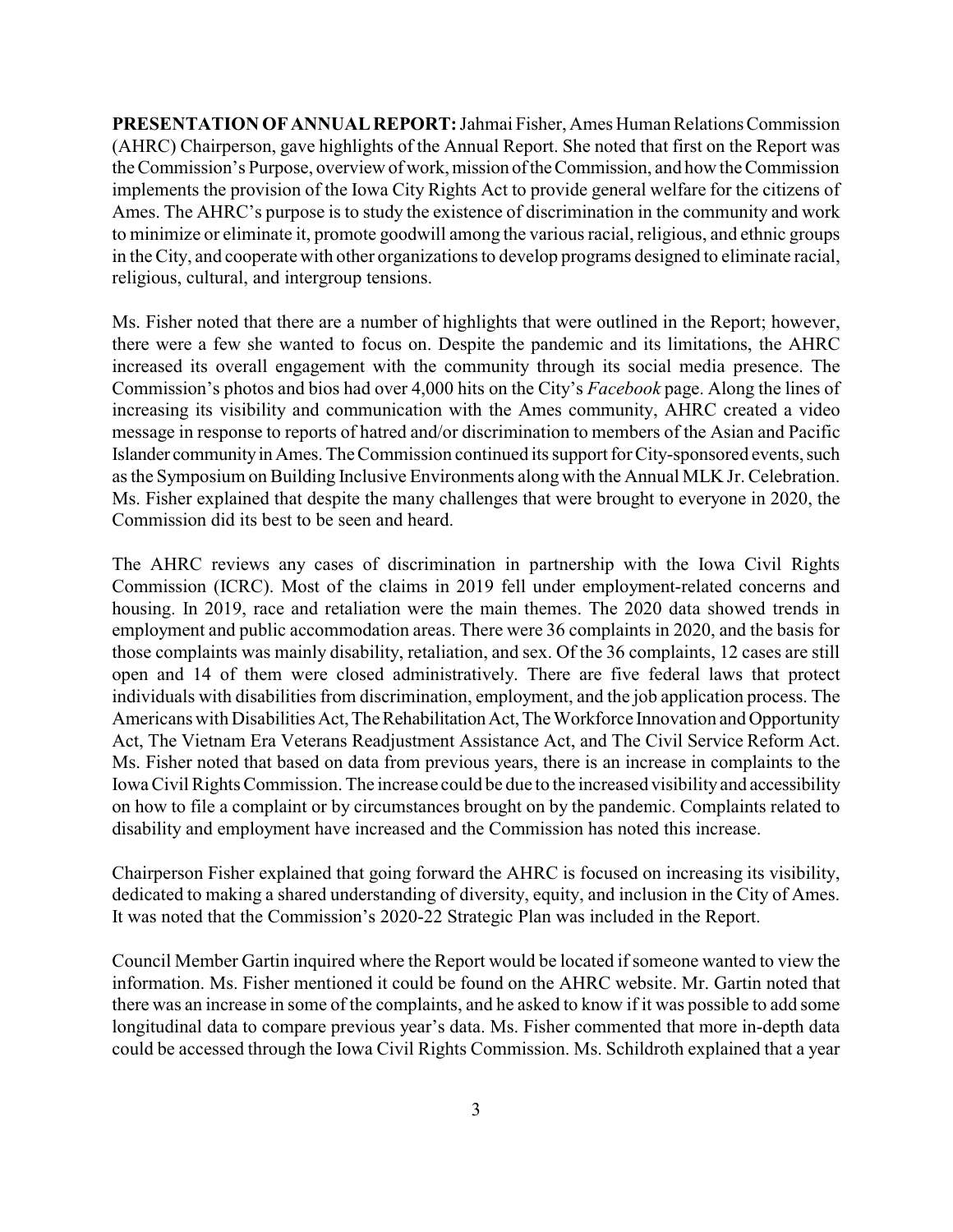ago they had the Executive Director for the Iowa Civil Rights Commission conduct training on the complaint process. One of the things the AHRC asked for was for more information on the complaints. AHRC does not see any of the paperwork and the only data that is provided is for the Annual Report. One of the problematic issues is that its system that is used to collect information is "clunky/antiquated" and the ICRC is wanting to replace the system in the hopes of providing more information to the Commissioners.

Council Member Betcher inquired if the complaint process was available in multiple languages. Ms. Schildroth stated that it is available in multiple languages and the City's website can change the language of the page to be able to read the information in the language that best suits the individual. Ms. Betcher noted that she liked the videos and the biographies and felt it was a great idea to help personalize the Commission. She wanted to know what the plan was for more face-to-face outreach. Ms. Fisher noted that this year they sat as panelists for the "See Yourself in Ames" program. She mentioned that one of the issues they are facing is that a lot of people don't know the Commission exists, but they are working on developing partnerships to establish and maintain a captive audience.

Council Member Beatty-Hansen mentioned that she was reviewing the Report and one interesting thing she noticed was the results of the complaints. She stated that the result of "Right-to-Sue" was due to a legitimate complaint where cause was found. Ms. Beatty-Hansen wanted to know how the "Right-to-Sue" numbers compared this year to previous years. She also would like to see the longitudinal data in future reports. She noted that she wished they could find out who the employers were in order to provide education to the employers about employment laws. Ms. Fisher explained that she did not have the numbers available for the "Right-to-Sue," but could get the information and provide it at a later time to the Council. Mr. Clinton noted that, while they don't have the numbers, the category is one that has stood out for the last several years that he has been on the Commission. Determining the aggregate number is challenging as they don't receive a lot of in-depth information or have the ability to ask a lot of questions. Ms. Fisher noted that there are limitations, but hopefully they will become more visible when the Commission becomes more proactive.

Council Member Betcher asked if the AHRC had identified any new community partners. Ms. Fisher said that they have just partnered with the Ames Public Library and are looking forward to seeing what that partnership will bring.

Mayor Haila wanted to know what the current plan was for reaching out to students. Mr. Samanu stated the AHRC plans on being at Iowa State University's "WelcomeFest" and will partner with ISU as a whole.

**COMMISSION COMMENTS:** No Comments were made.

**ADJOURNMENT:** Moved by Beatty-Hansen to adjourn the joint meeting at 6:35 p.m.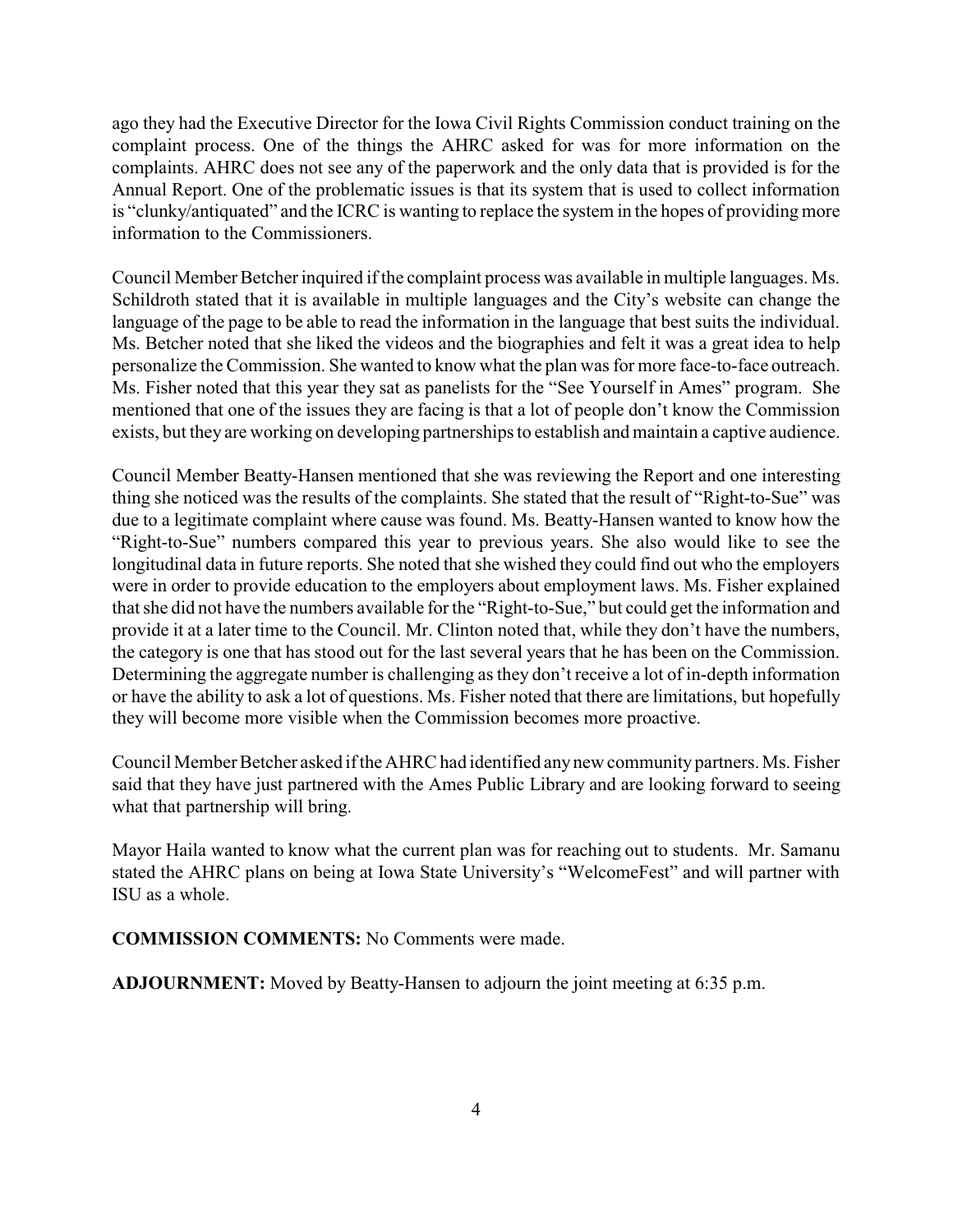## **REGULAR MEETING OF THE AMES CITY COUNCIL**

The Regular Meeting of the Ames CityCouncil was called to order byMayor John Haila at 6:36 p.m. on July 13, 2021, in the City Council Chambers in City Hall, 515 Clark Avenue, pursuant to law. Present were Council Members Gloria Betcher, Bronwyn Beatty-Hansen, Amber Corrieri, Tim Gartin, Rachel Junck, and David Martin. *Ex officio* Member Trevor Poundstone was also in attendance.

PROCLAMATION FOR PARKS & RECREATION MONTH, JULY 2021: Mayor Haila proclaimed July 2021 as "Parks & Recreation Month." Parks and Recreation Director Keith Abraham thanked the Mayor and Council. He mentioned that this year's theme is "Our Parks and Recreation Story." He explained there are several stories that could be told, and the support that the Parks & Recreation Department has received has been wonderful. Director Abraham wanted to mention one story. He stated that in the spring the City of Ames held the first Miracle League game for individuals with disabilities. During the game a ten-year old who was getting ready to bat when the coach called his name to go up to bat, the child turned to his mom and said "Mom, miracles do happen." Director Abraham stated it is tremendous that this community puts such an emphasis on parks and recreation.

**CONSENT AGENDA:** Moved by Corrieri, seconded by Betcher, to approve the following items on the Consent Agenda.

- 1. Motion approving payment of claims
- 2. Motion approving Minutes of Regular Meeting held June 22, 2021, and Special Meetings held June 15, 2021, and June 24, 2021
- 3. Motion approving Report of Change Orders for period June 16 30, 2021
- 4. Motion certifying Civil Service candidates
- 5. Motion approving New 12-Month Special Class C Liquor License with Outdoor Service & Sunday Sales - Northcrest Community 1801 20<sup>th</sup> Street Pending Dram Shop Insurance
- 6. Motion approving Premise Update Inside Golf, LLC Class C Liquor License with Sunday Sales -2801 Grand Ave #1075
- 7. Motion approving New 12-Month Special Class C Liquor License with Outdoor Service & Sunday Sales - Burgie's Coffee Co North, LLC 3701 Stange Road
- 8. Motion approving renewal of the following Beer Permits, Wine Permits and Liquor Licenses:
	- a. Class C Liquor License with Sunday Sales Applebee's Neighborhood Grill & Bar, 105 Chestnut
	- b. Class C Liquor License with Living Quarters & Sunday Sales Sportsman's Lounge, 123 Main Street
	- c. Class E Liquor License withClassBWine Permit, Class CBeer Permit(Carryout) and Sunday Sales - AJ's Liquor II, 2515 Chamberlain
	- d. Special Class C Liquor License and Sunday Sales Huhot Mongolian Grill, 703 S. Duff Avenue Suite 105, **Pending Dram Shop Insurance**
	- e. Class C Liquor License with Sunday Sales Welch Ave Station, 207 Welch Avenue
	- f. Class B Liquor License, Class B Wine Permit, Catering, Outdoor Service & Sunday Sales - Courtyard by Marriott Ames, 311 S. 17<sup>th</sup> Street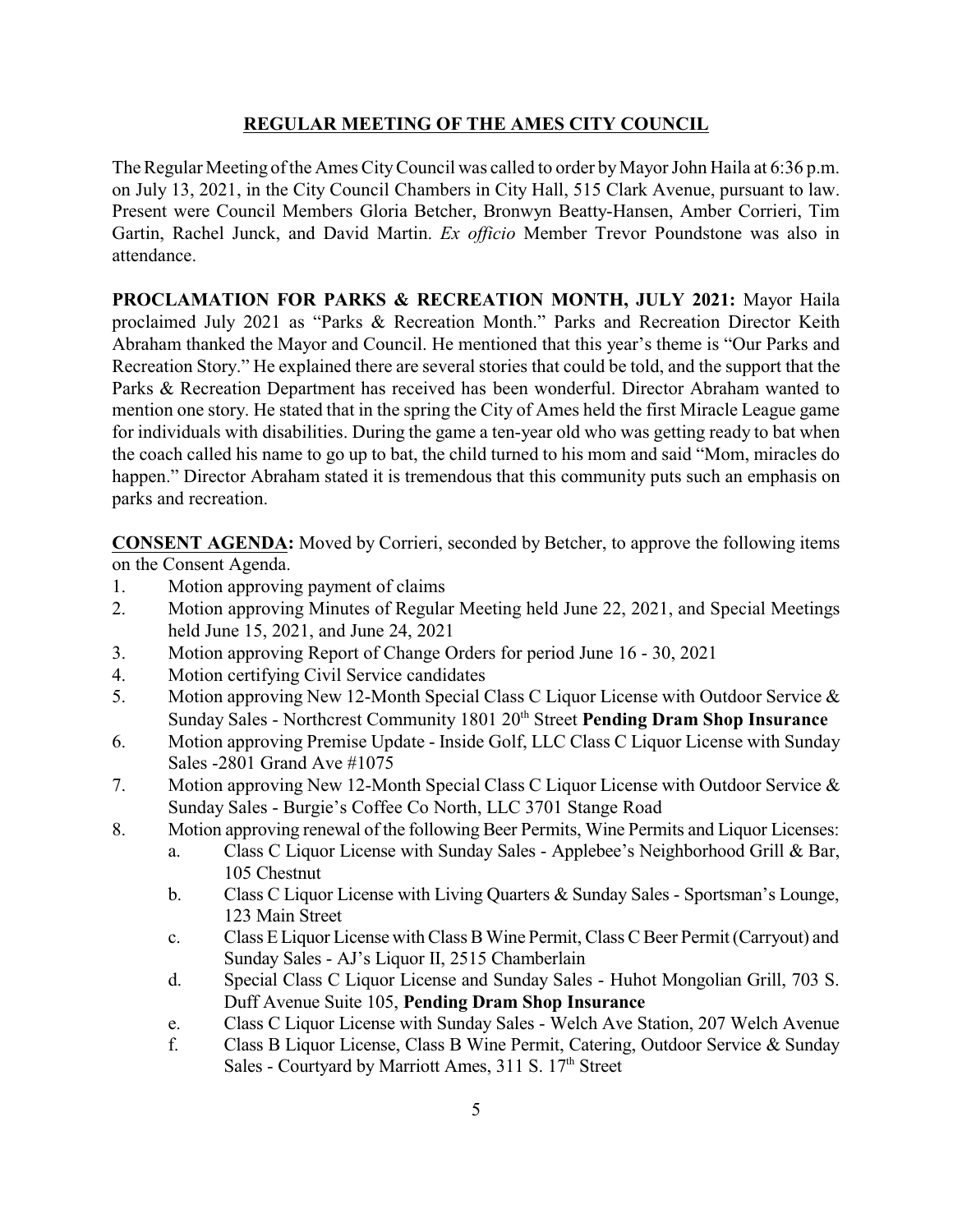- 9. RESOLUTION NO. 21-386 approving COTA Special Project Funding Grant to Story Theater Company in the amount of \$1,000
- 10. RESOLUTION NO. 21-387 approving Encroachment Permit Agreement for Sign at 400 Main Street
- 11. RESOLUTION NO. 21-388 approving Memorandum of Understanding with StoryCounty to apply for grant funding under the 2021 Department of Justice, Office of Justice Programs, Bureau of Justice Assistance Edward Byrne Memorial Justice Assistance Grant Program and authorize application for that Grant
- 12. RESOLUTION NO. 21-389 approving Electric Utility Easement on State of Iowa property for the installation of an electrical pull box on Arbor Street
- 13. RESOLUTION NO. 21-390 awarding a contract to Bobcat of Ames, Iowa, for purchase of one compact track loader for Parks Maintenance in the amount of \$59,442.99
- 14. RESOLUTION NO. 21-391 approving Change Order No. 1 to Emerson Process Management, Power & Water Solutions, Inc., of Pittsburgh, Pennsylvania, for the Power Plant DCS Hardware and Software Upgrade in the amount of \$175,855 with applicable sales tax being paid by the City in an amount up to \$12,309.85 directly to the state of Iowa
- 15. RESOLUTION NO. 21-392 authorizing additional repairs to Water Pollution Control Facility Methane Engine No. 2 by Interstate Power Systems of Altoona, Iowa, in the additional amount of \$22,264
- 16. RESOLUTION NO. 21-393 awarding contract to Boland Recreation of Marshalltown, Iowa, for the North River Valley Park Playground Replacement Project in the amount of \$54,085
- 17. RESOLUTION NO. 21-394 awarding contract to Outdoor Recreation Products of Omaha, Nebraska, for the Inis Grove Park Playground Replacement Project in the amount of \$53,724
- 18. RESOLUTION NO. 21-395 approving contract and bond for 2018/19 Main Street Pavers Burnett to Kellogg
- 19. RESOLUTION NO. 21-396 approving partial completion of public improvements and reducing security for Domani Subdivision, 1<sup>st</sup> Addition
- 20. RESOLUTION NO. 21-397 approving partial completion of public improvements and reducing security for Quarry Estates Subdivision, 3<sup>rd</sup> Addition
- 21. RESOLUTION NO. 21-398 approving partial completion of public improvements and reducing security for Quarry Estates Subdivision, 4<sup>th</sup> Addition
- 22. RESOLUTION NO. 21-399 approving partial completion of public improvements and reducing security for Scenic Valley Subdivision, 4<sup>th</sup> Addition

Roll Call Vote: 6-0. Motions/Resolutions declared carried/adopted unanimously, signed by the Mayor, and hereby made a portion of these Minutes.

**PUBLIC FORUM:** Jon Wolseth, 902 Arizona Avenue, Ames, stated he was present as part of a coalition of organizations, including the Ames NAACP, various faith-based institutions, and Ames Immigration. The group has been meeting regularly for the past several months since the release of the Ames Policing Report. They appreciated that the City had taken the important first step in clarifying the kinds of police-community relationships that fit within the values of the City as outlined in the Excellence Through People organizational goals. Mr. Wolseth commented that they understand the Policing Report as an alignment of those goals and wish to support it through dialogue and research. He noted that any changes in policing is important, and significant community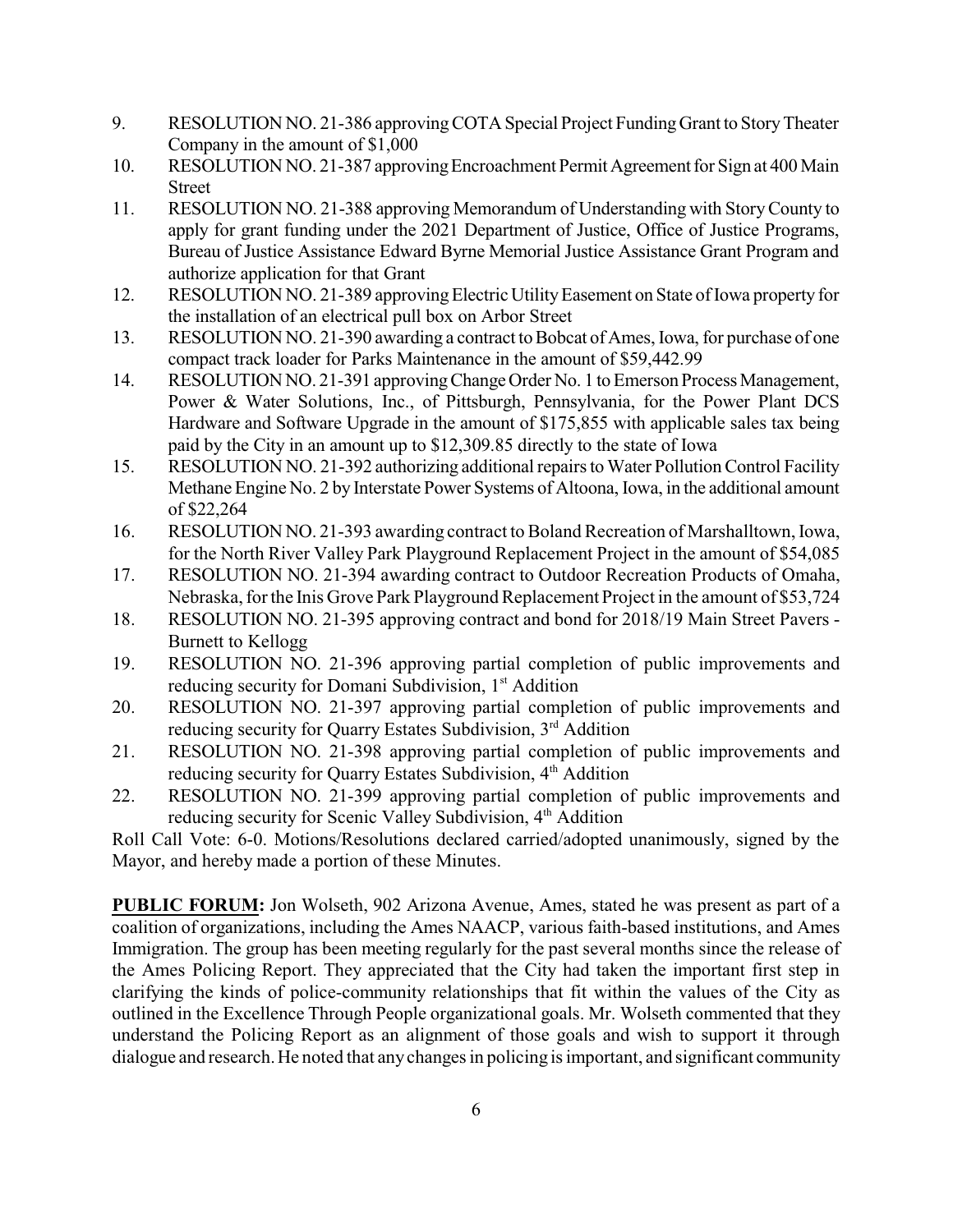input should be included beyond the kinds of forums that have been held in the past. The coalition advocates for community workshops that begin by informing participants of the legal, budgetary, and political constraints of changing policing in Iowa. With this foundation, community members could help shape the direction of policing in Ames. By understanding that this approach may not occur, the coalition will use the Public Comment period at Council meetings to share their findings and keep policing at the forefront of Council's mind. He noted that they will begin with the recommendation of #16 in the October 2020 Report, creating an Ames Resident Police Advisory Committee. Mr. Wolseth explained that the National Association for Civilian Oversight of Law Enforcement (NACOLE) is the leading national organization that advocates for transparency in policing and building trust in the community through civilian oversight. It provides resources, training, and technical assistance for oversight boards, city staff, and elected officials. He noted that if the City of Ames is not yet a member, they believe the \$400/year investment at the beginning of the process of defining the parameters and structure of the Ames Resident Police Advisory Committee would be money well spent. Further, they felt it would be prudent for the City Council to read the 2016 "Guidebook for the Implementation of New or Revitalized Police Oversight." He noted that there were several free webinars available to the public. In future weeks, he will continue to share the guiding principles for effective civilian oversight committees.

Public Forum was closed when no one else came forward to speak.

**STAFF REPORT ON 12TH STREET AND DUFF AVENUE PEDESTRIAN CROSSING:** Public Works Director John Joiner explained that this item was in response to a CityCouncil referral from a request that was received from McFarland Clinic regarding the pedestrian crosswalk at Duff Avenue and  $12<sup>th</sup>$  Street.

Public Works Traffic Engineer Damion Pregitzer mentioned that the Staff Report listed a summary of the issues that were brought up by McFarland Clinic. He noted that the reason he is providing a Staff Report is because the issues would be reflective of the City doing a corridor study. Mr. Pregitzer let the Council know that when looking through the options in the Report to keep in mind that they could be modified as it is a "work-in-progress." In 2013, the City and the Clinic worked to install a Rectangular Rapid Flashing Beacon (RRFB) at the intersection of 12<sup>th</sup> Street and Duff Avenue. Mr. Pregitzer displayed a map showing the existing conditions of the area. The segment of Duff Avenue from  $10<sup>th</sup>$  Street to  $13<sup>th</sup>$  Street is a five-lane arterial street with a two-way center leftturn lane that sees approximately 11,000 vehicles per day. The intersections at  $11<sup>th</sup>$  Street and  $13<sup>th</sup>$ Street are fully signalized intersections. The speed limit along this section of Duff Avenue is posted at 30 mph. At  $12<sup>th</sup>$  Street, the improvements include a RRFB on the north side of the intersection, and in 2019; the City added high-visibility crosswalk markings and advanced warning signage. Mr. Pregitzer noted that this intersection is one of the more complicated areas in town. It was explained that staff did not do a study with actual engineering level radar detection, but used a program called Streetlight to look at the historical trends of speed throughout the corridor. This program gathers and analyzes anonymized mobile device data to report traffic patterns. Mr. Pregitzer explained that his take from the data is that it is somewhat concerning that it is trending up, but when looking at the hourly data, it is related to congestion. The less congested the corridor the more the average speed goes up. There was a big change from 2020 to 2021 due to COVID as more people were working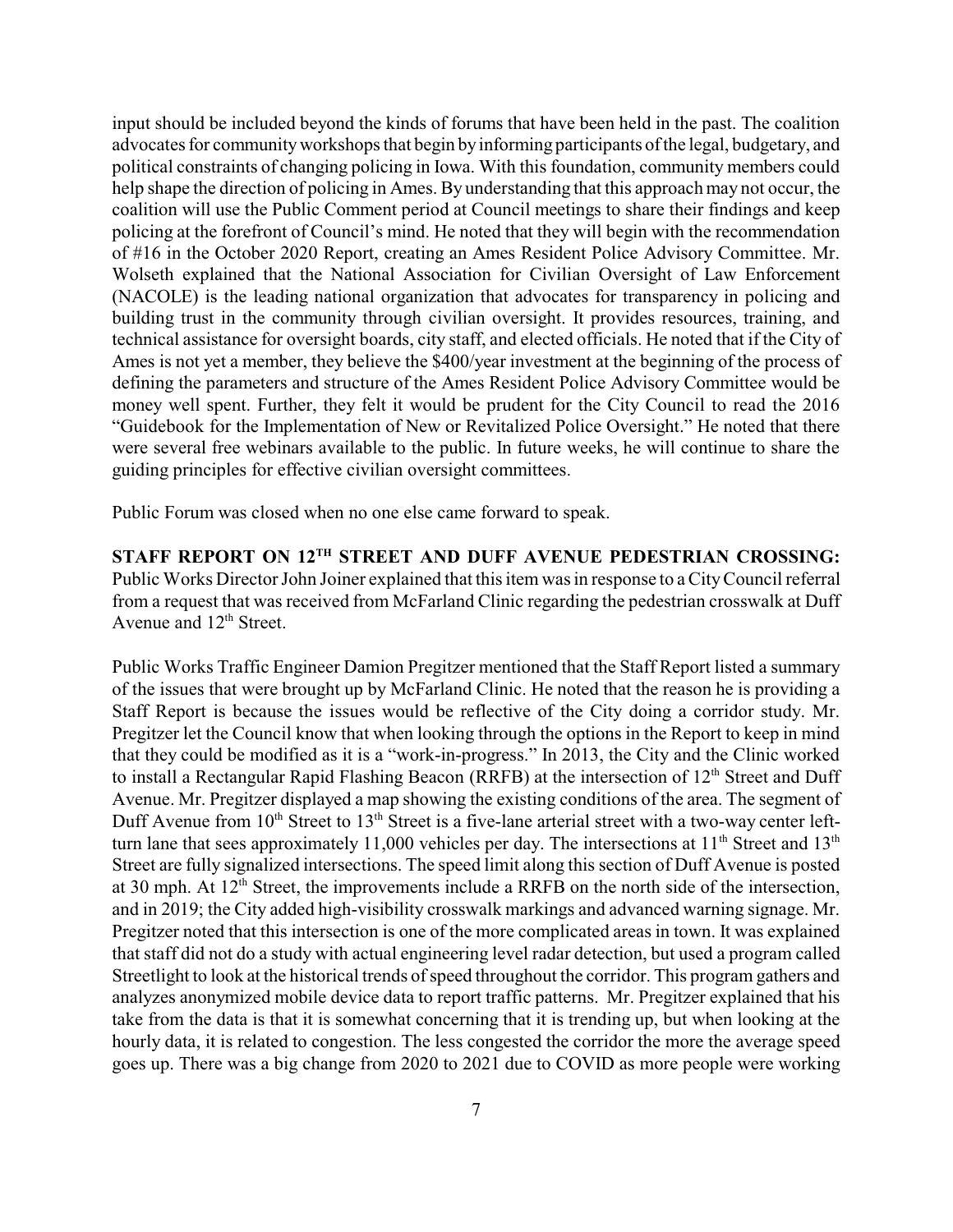from home and not driving daily. He noted he didn't provide all the data sets available, but at peak hours, the speed does go down. Mr. Pregitzer commented that there is some concern about the speed and what is trending, and they need to keep an eye on the area as things start getting back to normal.

Mr. Pregitzer went over the Options available to the Council. The first option, which was to install a Hybrid Beacon with a partial closure of  $12<sup>th</sup>$  Street. This option was a more pedestrian-focused design. The concept included a Pedestrian Hybrid Beacon that would stop north-south traffic along Duff Avenue, giving clear right-of-way to pedestrians. However, because of how the hybrid beacon works, it should not be placed at locations where there are higher traffic volumes from the side street. Therefore, the concept included a partial closure of the intersection  $(12<sup>th</sup> Street)$  and the southern drive into McFarland's parking lot. This would limit vehicle traffic into the intersection, primarily any conflicting turning movements across the crosswalk area. The hybrid beacon would also stop traffic for ambulances leaving Mary Greeley Medical Center. Knowing that this option could be unpopular, staff proactivelysent out a letter with the conceptual drawing to all the properties fronting Duff and Carroll Avenues from 13<sup>th</sup> Street to 11<sup>th</sup> Street, asking for feedback. It was noted that the feedback received was overwhelmingly negative to this concept. The second option was to maintain the existing conditions and to continue to monitor safety. Mr. Pregitzer commented that it is very important to recognize that when a pedestrian gets hit, it is an appropriate response to look at the data and address the issue; however, to onlyhave one pedestrian struck in eight-and-a-half years and three crashes that caused property damage only are low amounts. It should be noted that the use of the RRFB at an intersection such as the one currently in place would not likely be recommended today using current best practices. An ideal use for the treatment is a single-lane approach with a refuge median; an example of this installation type was the South Dakota Avenue north of the hospice house. Under Option 2, staff would work with McFarland Clinic staff to monitor safety and speed through the corridor. Public Works staff had already requested that the Police Department conduct periodic speed enforcement in the corridor from around 10<sup>th</sup> Street to 13<sup>th</sup> Street. Option 3 was to remove the RRFB and let the pedestrians use the  $11<sup>th</sup>$  or  $13<sup>th</sup>$  Street signals. In this option, if the existing RRFB is thought to give pedestrians a false sense of security, it should be removed to avoid encouraging crossing at a location not designed for that pedestrian movement.

Mr. Pregitzer pointed out that from a data perspective, one crash in eight-in-a-half years is relatively low, but pedestrian crashes involving inattentive drivers are very random and hard to predict. These types of accidents are hard to solve with an engineering solution that would affect distracted drivers. He noted that for him to affect a driver's attention he would have to have a very extreme restriction, which is what Option 1 was. In the feedback from McFarland Clinic and some of the residents it was mentioned to signalize  $12<sup>th</sup>$  Street, and to do a traffic signal at that location it would require a study. A one-eighth mile is the absolute minimum for adding signals. In areas where there is low pedestrian volume, it is not recommended.

Council Member Beatty-Hansen mentioned the last two bulleted items in the Staff Report that McFarland Clinic requested were to review options to lower the speed down to 25 MPH in the Hospital/Medical Zone and install flashing speed indicators (Dynamic Feedback Signs) similar to what is installed south of 9<sup>th</sup> Street on Duff Avenue. She wanted to know why those two options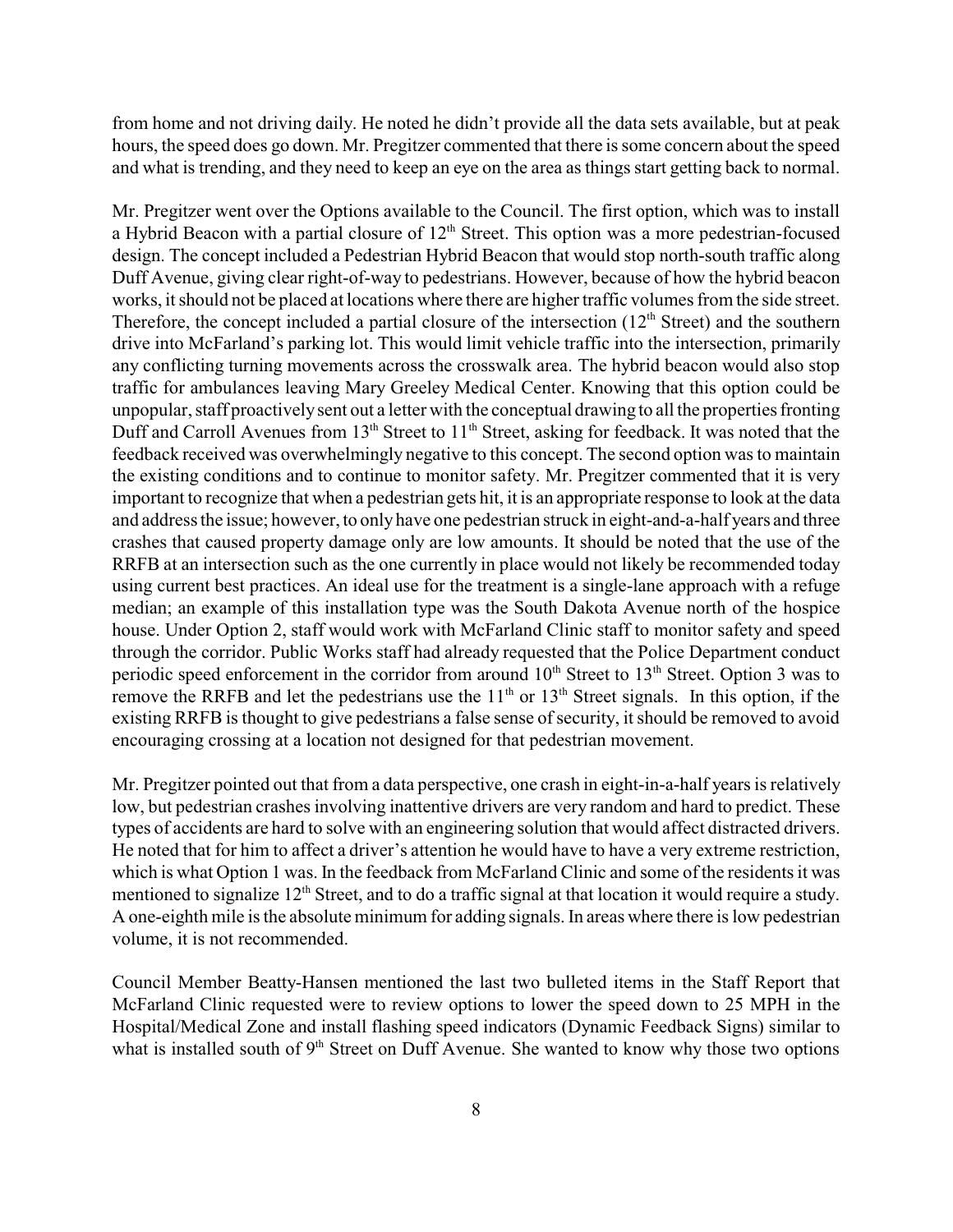were not part of Staff's recommendations. Mr. Pregitzer explained, that from the Streetlight, data it appears that average speed is around 25-26 mph where the speed limit is 30 mph. He felt that if the speed was lowered to 25, there would still be some speeding that could be handled with Dynamic Feedback Signs, but he would want to verify with actual counters first. It was confirmed that one of the options could be to do a speed study to look at the feasibility of dropping the speed limit in the Hospital/Medical Zone to 25 mph from  $13<sup>th</sup>$  Street to  $10<sup>th</sup>$  Street.

Council Member Martin mentioned that the original letter from McFarland had included the recommendation of adding additional lights, but he didn't see this option addressed in the Staff Report. Mr. Pregitzer stated that the idea would be to give advanced warning. He drove the corridor several times and noted that all pedestrians pushed the button to signal the RRFB. An example was given that if someone was speeding at 40 mph the stopping sight distance would determine that a beacon would need to be installed 250 feet down the road. The current flashing lights can already be seen within 250 feet. If adding an advanced flasher, you would see that flasher and then the RRFB and it would confuse the drivers as to what they are supposed to be doing and what flashing light would they need to stop at.

Council Member Betcher stated she had a few questions related to the Complete Streets Plan. She said that from her understanding, the City is creating areas of priority (pedestrian, car, biking, transport), and wanted to know how Mr. Pregitzer would define this area. Mr. Pregitzer stated it would either be an Avenue or Mixed-Use Avenue in the Complete Street Plan which had the most dynamic range of improvements that could be done. Ms. Betcher commented that the Council did get an email about adding a bicycle lane and putting this area on a road diet, and she noted that this would be something to consider further down the road due to the cost and intricacies of the whole project. Mr. Pregitzer couldn't recall the last time they reconstructed this area, but  $13<sup>th</sup>$  Street to  $10<sup>th</sup>$ Street would be an area of interest. It would be a very expensive project to redo the arterial street. Ms. Betcher asked if the current location is the appropriate location for a pedestrian crossing or if there was somewhere better. Mr. Pregitzer explained that it is hard to say, but it seemed like it was.

Council Member Martin mentioned that when reading through the materials it seemed as if the pedestrians were primarily employees going back and forth between different parts of the medial campus. He wanted to know if there had been any discussion about a pedestrian bridge being put up for the employees. Mr. Pregitzer stated they have not had that type of discussion as staff has not identified who the people are who are crossing the crosswalk, but it seems as if it is mainly employees. Mr. Martin commented that the pedestrian bridge would be conceivable except for the cost. It was agreed that it was a possibility.

Mayor Haila wanted to know if it was possible to integrate a solid red light for people going westbound on 12<sup>th</sup> Street. Mr. Pregitzer mentioned there was a project that was identified in the Long-Range Plan in the bike/pedestrian portion to have Clark be a parallel corridor to Grand Avenue and one of the improvements was the crossing of 13<sup>th</sup> Street. When working with the Iowa Department of Transportation, they did a trial installation in Cedar Rapids. Staff had reached out to the Traffic Engineer in Cedar Rapids to see how it went and the City of Ames will be following their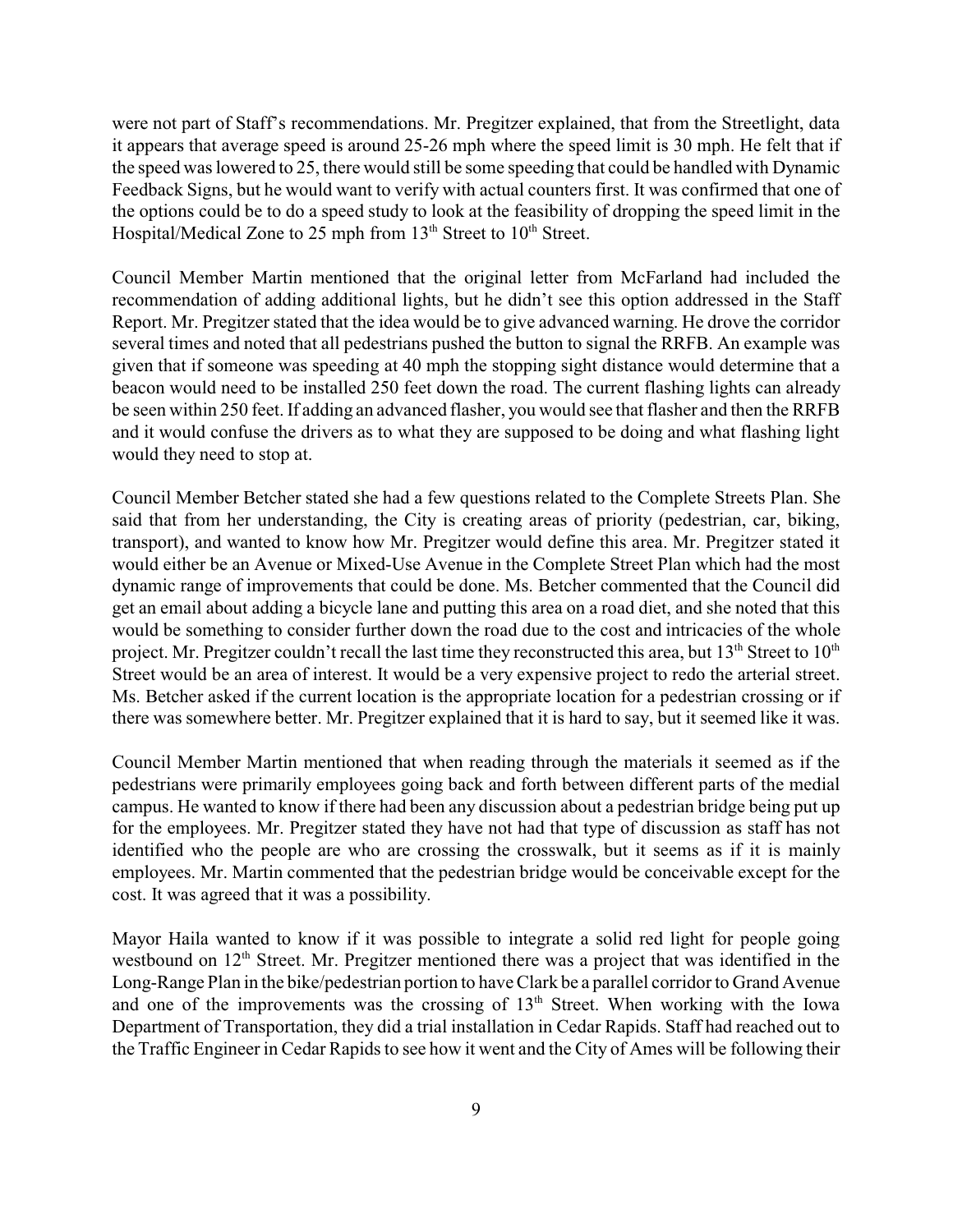lead. There will be Dynamic "Do Not Enter" signs and additional signs will be lit. There would be some risks, but he felt that 13<sup>th</sup> Street and Clark Avenue would be a good area to test the Hybrid Beacon. It was asked if a flashing speed sign was something that has proven to help. Mr. Pregitzer stated the data shows that some locations work better than others.

Mayor Haila opened public comment.

Grant Olsen, 3812 Ontario Street, Ames, stated that he lives in the area that has a Dynamic Feedback Sign. He noted that while the sign gives the driver information that they are speeding it only helps if the driver cares. Mr. Olsen explained that what the City needs is self-enforcing infrastructure; something as simple as a raised crosswalk. He explained that on the ISU campus near the main business building there is a raised crosswalk. This means the pedestrian does not need to change elevation from one sidewalk to the other, but the cars need to slow down if they don't want to incur any damages to their vehicle. Mr. Olsen wondered what the McFarland employee who was hit by a 3,000 lb. vehicle would say. He went over the options listed in the Staff Report and felt that Option 1 would be the best fit for the City.

Public comment was closed when no one else came forward to speak.

Council Member Gartin noted that he drives this route every day and to only have one pedestrian hit in eight-and-a-half years is a good record. He suggested continuing with what the City already has. Mr. Gartin commented that a single accident, while unfortunate, shouldn't drive the decisions for change by the Council.

Council Member Betcher wanted to know if the Council agreed to go with Option 2 and not do anything at this time. Whether there still be the possibility of adding additional signage. The current signage is a sign letting the pedestrian know how to use the RRFB, but they could add a sign reminding pedestrians to not proceed until they can clearlysee that traffic has slowed or stopped. Ms. Betcher felt that adding additional signs would be helpful until they can look at the area in a Complete Streets fashion.

Council Member Beatty-Hansen stated she would recommend leaving things as is, but would be interested in doing a speed study to see if the speed should be reduced in this area. She mentioned that the option of closing off  $12<sup>th</sup>$  Street was clearly disliked by the neighbors and facilities.

Council Member Martin stated there is a leading pedestrian indicator that is deployed at Welch Avenue and Lincoln Way, and his personal observation was that the pedestrian indicator makes a difference. He asked if this was already set up in the area. Mr. Pregitzer explained that all the controllers are modern enough to implement pedestrian intervals. It was noted that this could be changed without Council direction. Mr. Martin wanted to know if there was any reason to not explore that option of walking a block to either 11<sup>th</sup> Street or 13<sup>th</sup> Street. Mr. Pregitzer mentioned that the only risk would be to re-time some signals.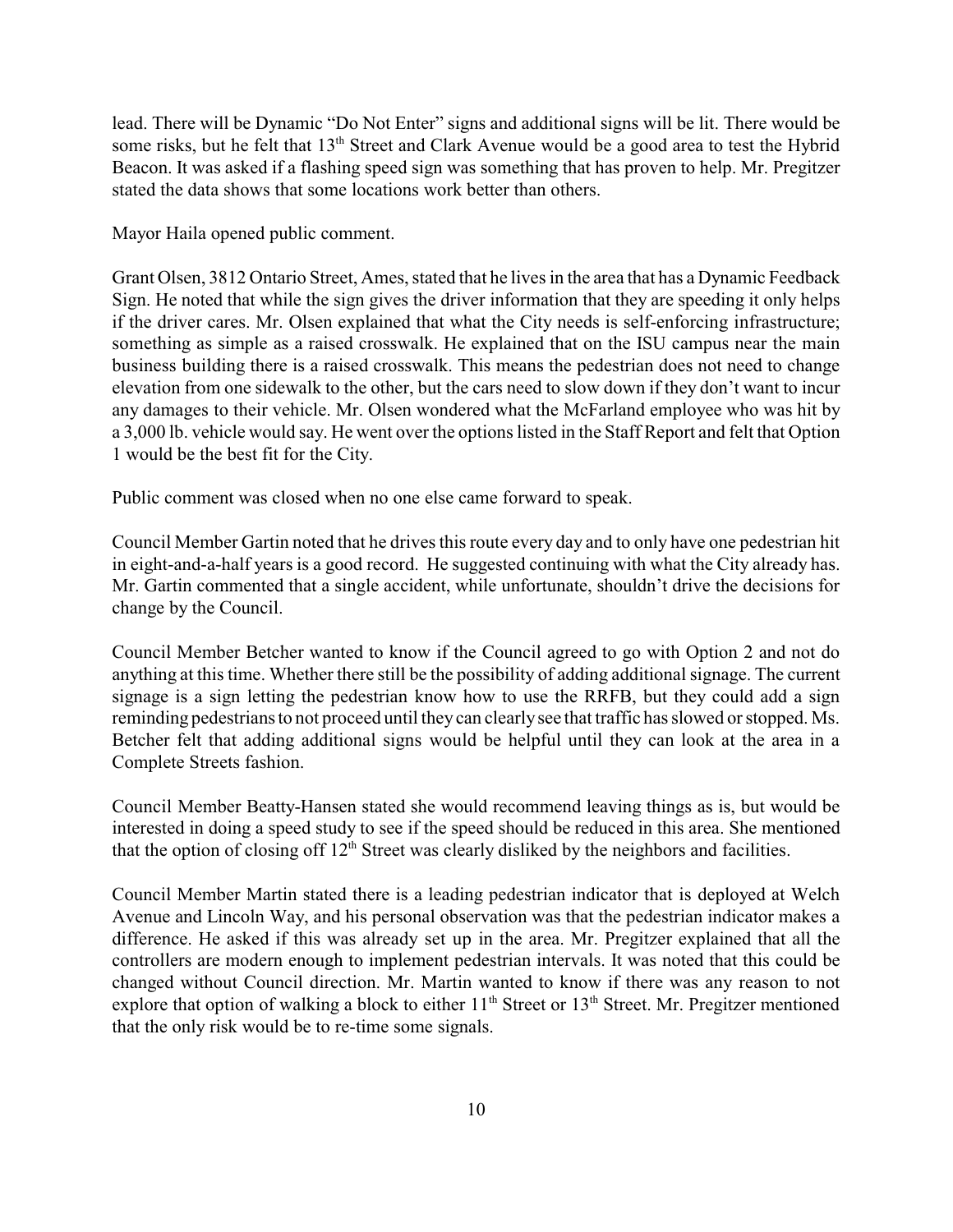Council Member Corrieri explained that she drives this corridor every day. She doesn't believe the compliance is high as the City thinks it is for vehicles stopping for the flashing beacon. She wanted to know if a speed studywould also gather data on vehicle compliance. Mr. Pregitzer stated it would not. This very difficult to capture, as an observer would need to be out there all day counting and making a judgment call if a vehicle did in fact yield to a pedestrian.

Moved by Gartin, seconded by Junck, to approve Option 2, which was to maintain the existing conditions and to monitor safety.

Council Member Corrieri asked what kind of police enforcement was currently being done and if it was possible to get a report back from the police to see what they are seeing before doing a speed study. Ms. Beatty-Hansen explained that her impression with police enforcement was that the situation would improve while they were in the area, but when their presence is no longer as active, it would go back to the way it was.

Vote on Motion: 5-1. Voting Aye: Betcher, Corrieri, Gartin, Junck, Martin. Voting Nay: Beatty-Hansen. Motion declared carried.

Moved by Beatty-Hansen, seconded by Corrieri, to direct staff to do a speed study at the 12<sup>th</sup> Street and Duff Avenue intersection to see if a 25-mph speed would be feasible in this Hospital/Medical zone.

Council Member Betcher wanted to know how much of staff's time it would take and the cost of a speed study. Mr. Pregitzer stated it would take staff a couple of weeks to do the study, and if found that the intersection needed a dynamic feedback sign, it would cost about \$8,000 and changing the signs in the area would cost \$50 each. Mr. Martin asked if the dynamic feedback sign could be installed without changing the speed limit. Mr. Pregitzer explained that it could be added with the current 30-mph speed limit.

Council Member Gartin mentioned that if there was a corridor that has solid safety concerns, he would be on board to try and figure out what is happening; however, at this intersection there is ample data that it is a safe area. Ms. Beatty-Hansen explained that at congested times traffic already moves at 25-mph and it would not be that big of a change to lower the speed limit from 30-mph to 25-mph.

Vote on Motion: 5-1. Voting Aye: Beatty-Hansen, Betcher, Corrieri, Junck, Martin. Voting Nay: Gartin. Motion declared carried.

Moved by Betcher to put enhanced pedestrian signage at the site of the beacon to encourage the pedestrians to watch more carefully. Motion died due to lack of second.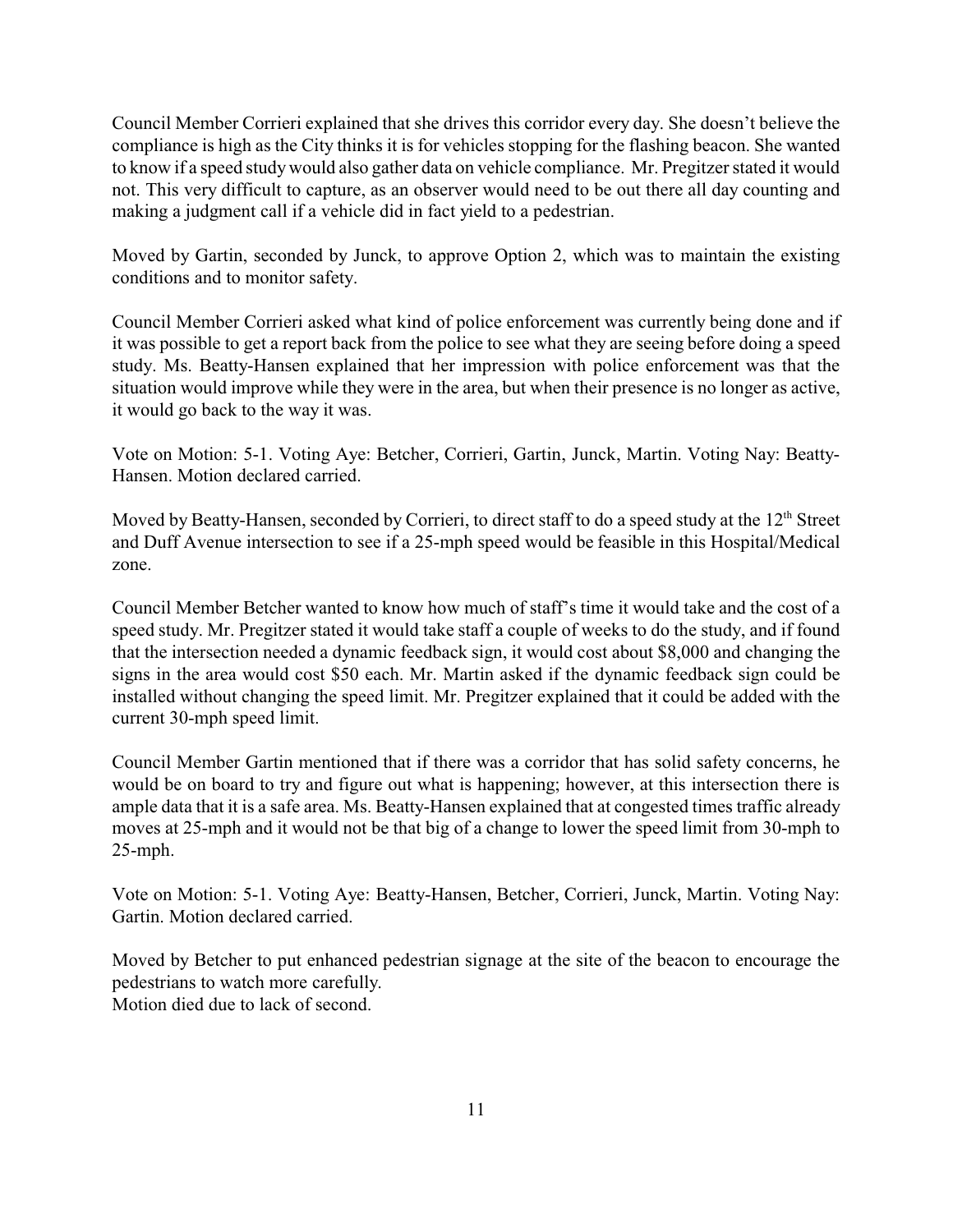**MOTION AUTHORIZING STAFF TO SOLICIT AND ENGAGE PROFESSIONAL ENGINEERINGSERVICES FOR A SIDEWALK/PATHINFILLASSESSMENTPROJECT AT 1305 DICKINSON AVENUE, 4535 MORTENSEN ROAD, AND/OR 4515 MORTENSEN ROAD FOR MORTENSEN ROAD SIDEWALK INFILL PROJECT IF INSTALLATION HAS NOT BEEN COMPLETED BY THE PROPERTY OWNERS ON OR BEFORE JULY 23, 2021:** Public Works Director John Joiner noted there was not any new information other than what was in the Council Action Form. He noted that one of the property owners was planning to start construction this week and another property owner is scheduled to start in the next couple of weeks. Director Joiner explained that Alternative 1 is to authorize staff to solicit proposals and engage in professional services and would be in the price range from a Purchasing Policy standpoint that staff would be able to approve a contract. This way if the property owners do not follow through on commencing construction then staff could move forward with the first step of the assessment project without having to come back to the Council.

Council Member Gartin asked for a brief history on the City's efforts to try and engage the property owners to put the sidewalks in place. Director Joiner explained that staff followed the standard procedures. There are gaps in the infrastructure in the area because sidewalks are typically installed with development and the lots in question have remained vacant. Staff had reached out to the property owners in the past years to see if they would be willing to put in sidewalks in advance of the development and the feedback received was that development was imminent on one or more of the lots and asked for time. The developments have yet to come to fruition and there are still no applications on file to develop the lots; however, staff was told that construction will start in the next couple of weeks. Mr. Gartin stated that they have waited a long time to have the infill done, and there is a large number of people who live in the apartments along Mortensen, and when the weather is bad those people are forced to walk in the street.

Council Member Martin wanted to clarify that if the City constructs the sidewalks the property owners would still be responsible for clearing the sidewalks in the winter. Mr. Joiner confirmed that was correct.

Moved by Corrieri, seconded by Beatty-Hansen, to authorize staff to solicit proposals and engage professional engineering services for a sidewalk/path infill assessment project at 1305 Dickinson Avenue, 4535 Mortensen Road, and/or 4515 Mortensen Road, if the property owners have not commenced installation work on or before July 23, 2021.

Vote on Motion: 6-0. Motion declared carried unanimously.

**STAFFREPORT ON STATUSOFREINVESTMENT DISTRICT PROJECTS:**CityManager Steve Schainker explained that the City Council had authorized staff to apply for \$21,527,983 in incentive funding through the Iowa Reinvestment District Program. It was hoped that these monies, combined with \$10 million from private donations, would cover the construction of a new indoor AquaticCenter.On June 25, 2021, the Iowa Economic Development Authorityapproved provisional funding grants to a number of cities. The City of Ames was one of the approved applicants; however, the City was not approved for the full amount, but \$10 million. It should be emphasized that the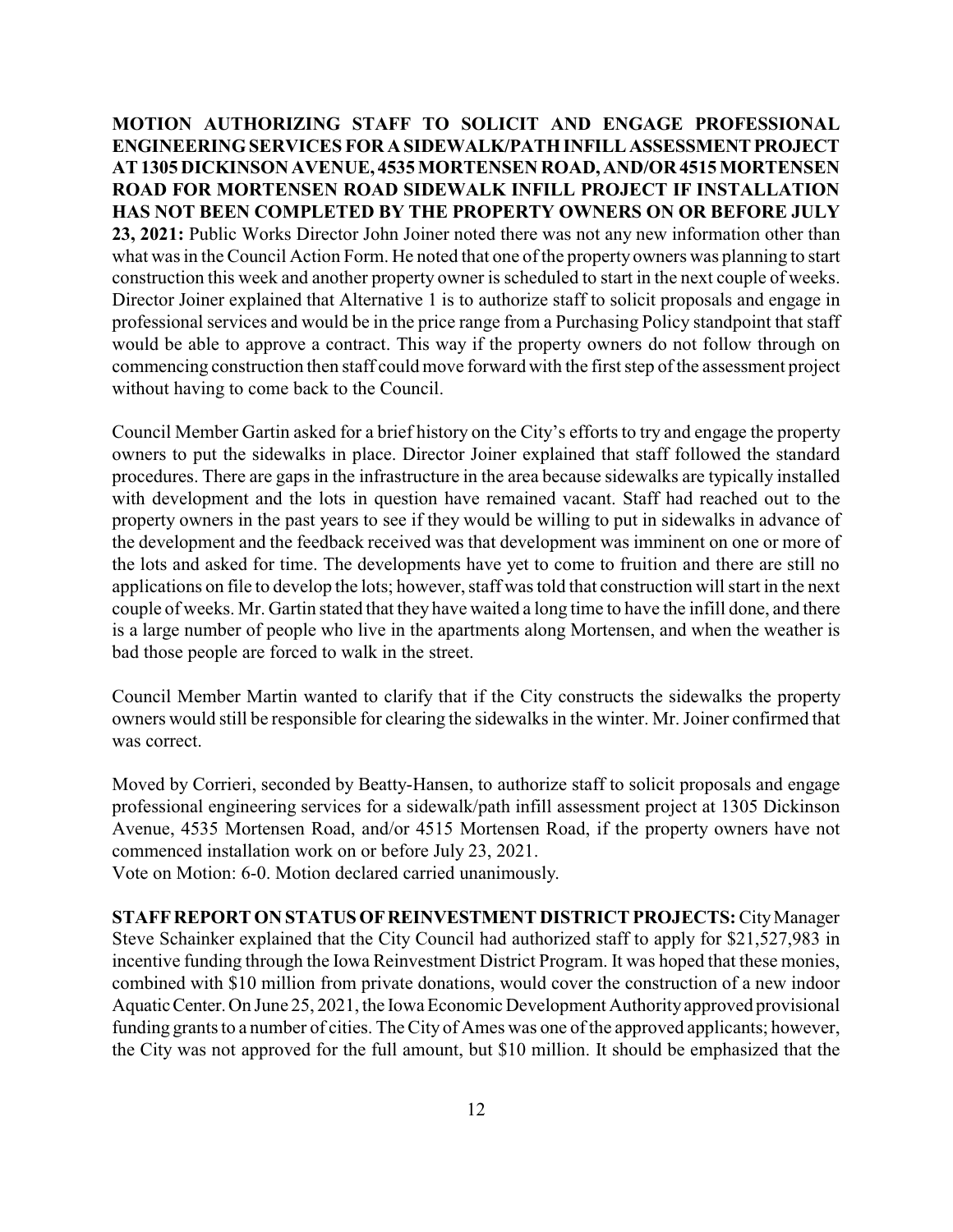funding is considered provisional because the application was based on concepts as there was not a lot of time to solidify Agreements with developers and have actual construction costs. The State has given all applications until February 25, 2022, to submit their final applications, which will reflect the final design plans and expenditure/revenue projections for the projects. Given the \$11,527,983 reduction in Reinvestment District funding, the gap that will require property taxpayer support is now estimated to be \$7,494,000. Mr. Schainker noted that Dan Culhane has received over \$9 million in private donations.

Mr. Schainker mentioned that the City Council has three principal options to finance the project. It was noted that under Options 1 and 2, the City would issue \$17,494,000 in General Obligation debt; however, it is anticipated that the net impact to taxpayers would be \$7,494,000, after accounting for the \$10 million of Reinvestment District funding. Option 1 would be to issue General Obligation (G.O.) bonds under the Urban Renewal law. The Urban Renewal law allows a City to issue bonds without a vote and would be subject to a Reverse Referendum. A referendum can be required if the Council receives a valid petition requesting a vote. The petition must contain signatures equaling at least 10% (3,189) of the number who voted in the last regular election. Option 2 would be to have a Referendum Election. The City Council can decide to bring forward a public referendum to authorize \$17,494,000 in G.O. Bonds. This referendum would require 60% approval from voters. State law allows a vote at a Special Election on September 14, 2021, or March 1, 2022, or at the General Election on November 2, 2021. Mr. Schainker noted if the Council wanted to go for an election it takes a substantial amount of time to educate the public. If wanting to go for the Special Election on September 14, 2021, it would not be enough time to educate the public. In order to place this issue before the voters, a Council Resolution must be submitted to the Story County Auditor at least 46 days in advance of the election. He noted that the soonest the City could have this option would be the November election. The Special Election on March 1, 2022, would not work as the updated application has to be submitted to the State by February 25, 2022. Option 3 was to offer a Hybrid Urban Renewal and Referendum Election. Under this option, the Council would separately approve \$10 million in Essential Corporate Purpose G.O. bonds within the Urban Renewal Area (subject to a reverse referendum) and authorize a \$7,494,000 G.O. Bond Referendum Election. Mr. Schainker noted that Option 3 would be very complex and possibly hard for citizens to understand. With any of the three options, the City Council could reduce the amount needed to be financed by the taxpayers by eliminating the second floor of the Aquatics Center, which is intended to house the walking track and exercise area. The approach would reduce the gap from \$7,494,000 to \$2,805,000. Mr. Schainker commented that staff is not advocating to eliminate the second floor, but that is an option.

Mr. Schainker gave a financial breakdown of the Aquatic Center. There were two assumptions given to the Council. The first assumption was that the City does not utilize any of the Reinvestment District Funding. It was pointed out that the financial numbers shown were the current estimate and those numbers could change at any time depending on interest rates and construction costs. He explained that the estimated cost of the Aquatics Center would be \$27,494,000, and the estimated cost of the principal and interest payment would be \$1,096,037. That amount would bring the estimated Annual Property Tax Cost for residential properties to \$18.51 per \$100,000 of assessed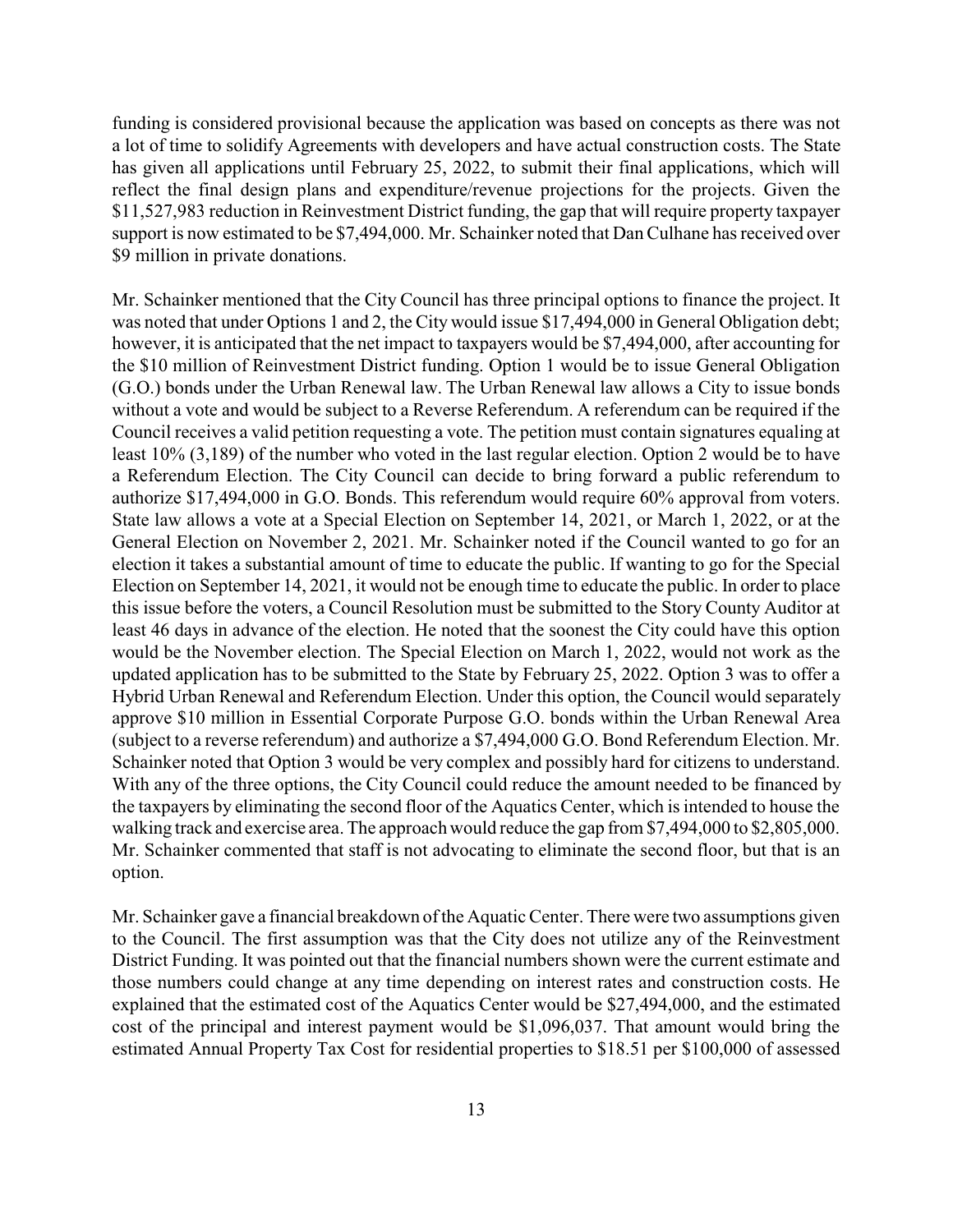valuation. This would cause a \$0.33 increase in the debt levy. After the projected revenues are taken out, the City anticipates a \$400,000 subsidy for operating costs. This would create an estimated annual property tax cost for residential properties for the operating expenditure to be \$6.92 per \$100,000 of assessed valuation. The overall combined increase would be \$25.43. Assumption 2 assumes that the City is going to take advantage of the \$10 million. The estimated cost of the Aquatic Center and Estimated Annual Debt Service Payments would not change, but it would bring the estimated annual amount applied to Property Tax Levy down to \$596,037. With Assumption 2 the estimated annual property tax cost for residential properties would be \$10.07 per \$100,000 of assessed valuation, which would cause a \$0.18 increase in the debt levy. The \$400,000 deficit would stay the same. The overall combined increase would be \$16.99. Mr. Schainker noted that all the estimated numbers were based on residential properties only as he did not figure out any commercial or industrial properties.

Council Member Beatty-Hansen asked if it be possible for the City to receive more money in February if another community was not ready would. Mr. Schainker noted that would be possible.

Parks and Recreation Director Keith Abraham spoke with representatives at RDG about changes in construction costs. RDG has reviewed its recent projects to determine how much cost estimates have changed recently. They also contacted Stoecker and Harmsen who does cost estimating and Water's Edge who does aquatic estimating. It was discussed that they are currently experiencing supply issues, material shortages, labor shortages, and higher-than-normal projected costs. There were also concerns about how the National Infrastructure Bill, if passed, could impact the supply of certain materials. Additionally, if design for the Aquatics Center were to start after the Reinvestment District Program final application is due on February 25, 2022, construction would not start until spring 2023. Therefore, cost estimates would need to be looked at in 2023 dollars. RDG is estimating costs to be 10-15% higher than the original 8% that was figured into the original estimate. This overall increase at 10% would be an additional \$2.5 million or if 15% a \$3.7 million increase in the project. Director Abraham noted that these are all estimates. When moving forward, it was recommended by RDG to get together with Stoecker and Harmsen to do a more in-depth look at costs.

Mr. Schainker pointed out that there is still a lot of work to do. The other issue will be the availability of the site for the Aquatic Center. Director Abraham explained that the Department of Transportation (DOT) is currently in year one of a four-year major renovation project that involves vacating the North Annex (property for the proposed Aquatic Center). Adding in other DOT projects, it was very difficult to give a specific timeline to when the site would be available. However, the DOT is very willing to meet with City representatives to understand the needs of the City, share the needs of the DOT, and determine if something can be done to meet both parties' needs related to the site. Mr. Abraham mentioned it may be possible for the City of Ames to start construction while the building is still there, but that is a conversation that needs to happen with the DOT.

Mr. Schainker mentioned that he wanted the Council to understand the cash flow if the City is going to rely on the Reinvestment District money. He noted that the cash is not given upfront, but earned over time. The bonds must be issued upfront, incur the debt, pay the contractors and designers, and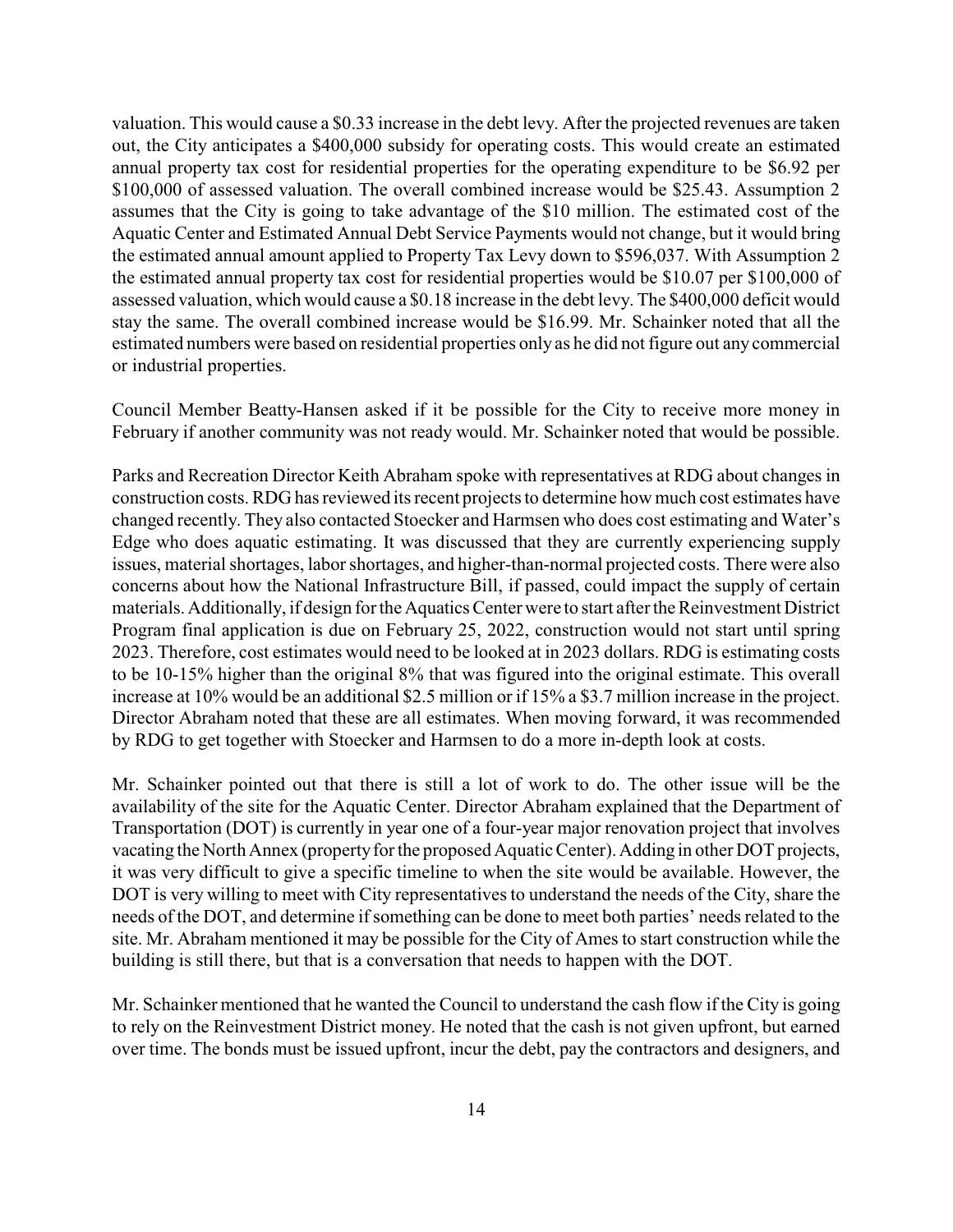then there may be a delay by the time the hotel or restaurants are built and start generating revenue back to the City. Finance Director Duane Pitcher stated that the City would have liked to get a larger award, but one thing a smaller award does is gives the City more certainty. Mr. Pitcher commented that it would be a couple years before the City would start seeing any significant revenue. The City consolidates cash and investments and can carry the cost of the early debt service with no impact on other funds. The Reinvestment District rules request that a separate fund be established for the Reinvestment District revenue; this fund could be allowed to carry a negative balance in the early years of the project and be charged with interest. GO bonds could be amortized with equal payments throughout the term and paid proportionally from the property tax levy and the Reinvestment District fund. In later years the reinvestment district revenue is expected to exceed the debt service amount and will cover the deficit. This is similar to how cities account for TIF debt; however, with TIF, the City can claim additional TIF funds to cover interest costs while the Reinvestment District revenue is fixed at the award amount. Mr. Schainker clarified that the money received from the State on the reinvestment is State money from hotel/motel revenues and sales tax. It was mentioned that it will not decrease the amount the City or schools receive from sales tax.

Council Member Betcher asked if the numbers from RDG for the 10-15% overage for 2023 prices were just construction costs and not design costs. Mr. Abraham explained that he looked at the 10- 15% to be on top of the construction costs, but when the construction costs go up, the design fees and contingency all go up. Mr. Schainker mentioned that staff will work further on firming up the numbers. The Mayor inquired if the 10-15% was on top of the 8% already projected. Mr. Abraham confirmed it was.

Mayor Haila asked if the Council gave RDG permission to start sooner on the design and bids could be taken in 2022, would there be a possibility to save some money. Director Abraham stated he did ask RDG, and if they wanted to use 2022 numbers, the bid would need to go out in late spring or early summer of 2022; this way the contractor would be able to lock in some prices. The design would take about eight months for the Aquatic Center, which would mean the design would need to be approved before the referendum even happened. Mr. Schainker mentioned that if that happened then the Finance Department would have to check with the State to see if the costs could be incurred before the project.

Council Member Beatty-Hansen stated that, towards the end of the Staff Report, it noted that if the Council wanted to seek the referendum option, it would be good to start a public information campaign, but wanted to know if there was any value in doing a campaign if the Council decided to go with the Urban Renewal option. Mr. Schainker explained that theywould do a public information campaign for whatever option the Council goes with as the City wants to be transparent.

Lincoln WayRedevelopment Project (Clark to Kellogg): Mr. Schainker mentioned that the Lincoln Way project is an exciting project on its own, but they are not doing this just to finance the Aquatic Center. He noted that on June 28, 2021, City staff met with the property owner and his development team for an update about the project. The developer described an updated concept that would include some public parking located in a garage north of the tracks, in the Central Business District parking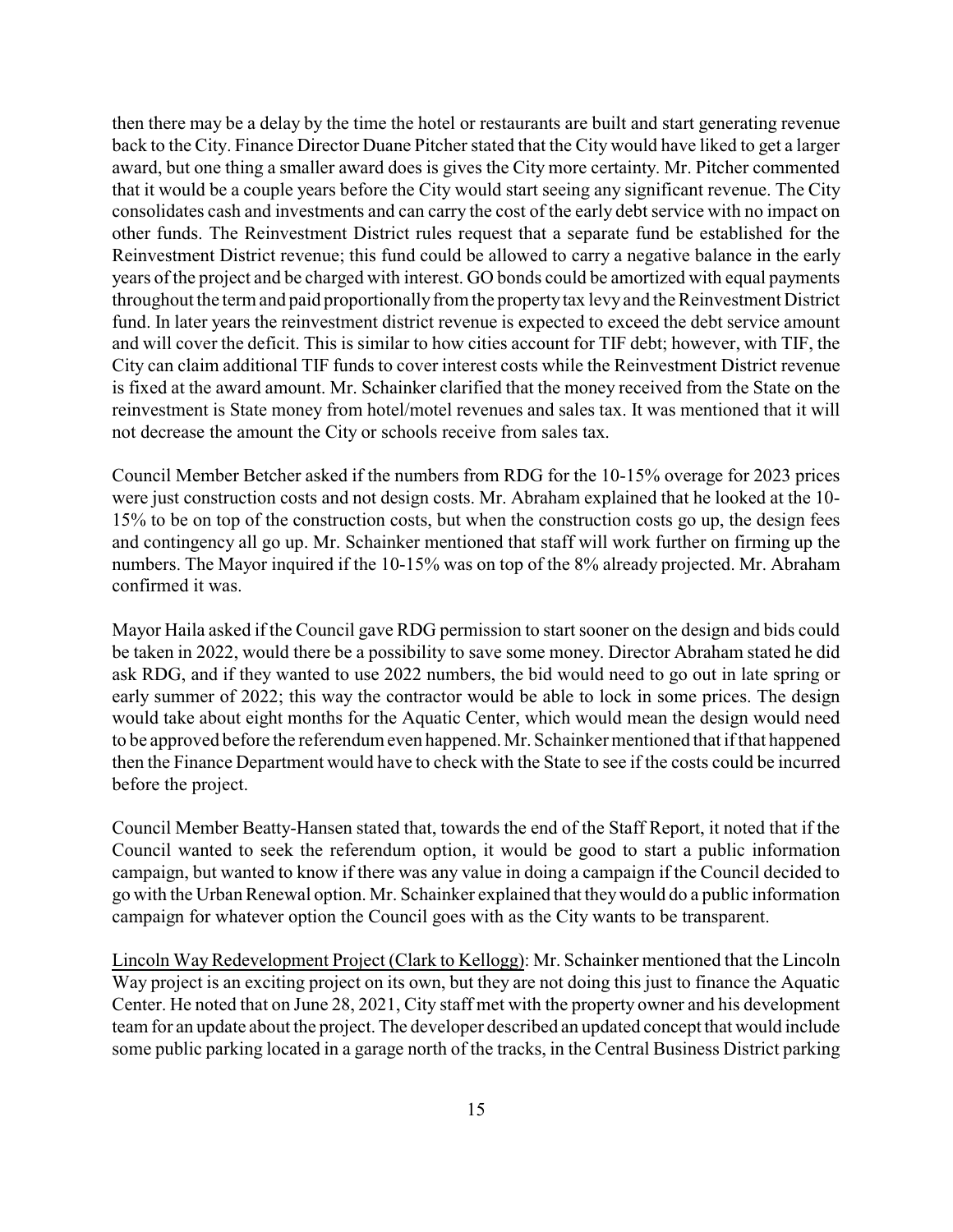lot behind Wells Fargo, with a pedestrian bridge connection to the south over the railroad tracks. While the final square footage has not been determined, along with a full-service hotel and conference meeting space, the developer is exploring more residential and office space than was included in previous concepts. A significant amount of work remains for the developer to complete a detailed concept and financing plans for staff to evaluate and then present to the Council. These plans and accompanying Development Agreement would need to be finalized by the end of 2021.

Downtown Plaza: City Manager Schainker mentioned that the Downtown Plaza was placed into the project to show the local match. The Downtown Plaza is being 100% funded by the City. The project will be done regardless if there was no Lincoln Way project. Money was put into the General Fund to start a parking lot north of City Hall. The first step will be to repay the Department of Housing and Urban Development (HUD) for the appraised value of the property. Public Works staff had hired Bolton and Menk to design the new parking lot north of City Hall along  $6<sup>th</sup>$  Street. It is currently planned that the project will be bid in September 2021, with construction anticipated in the spring of 2022. The current plan is for the plaza project to be bid in December 2021 with construction beginning in the summer of 2022. Staff plans to bring the recommendation to the Council to waive Purchasing Policies and Procedures and authorize the hiring of Confluence to design the new Downtown Plaza. The FY 2020/21 budget includes \$3,925,000 for the design, installation of the parking to the west of Kellogg, the construction of the Plaza, and the commission for a signature art piece. The plaza concept includes three elements of public art, with one of them being an interactive piece of artwork. A separate Request for Quotations (RFQ) for the signature art sculpture will be done while working with a subcommittee from the Public Art Commission.

Onondaga Properties (330 5<sup>th</sup> Street/412 Burnett): This project, which is under construction, was added to the Reinvestment District application to take advantage of the retail sales that were projected from the redevelopment of these properties into new retail/restaurant space.

Council Member Corrieri stated she felt that the financing needs to be decided as soon as possible to give certainty to all the public. Ms. Corrieri asked if the Council was interested in providing direction at the next meeting. Ms. Corrieri noted that it was more of a philosophical question that will be presented to the Council. The Mayor wanted to know if there was enough time to get information out to the public to allow time for feedback in two weeks. The Council discussed that two weeks was a sufficient amount of time to notify the public as the public has already had a lot of input.

Council Member Gartin asked what the gap would be between the current indoor pool closing and a new indoor pool to open. Director Abraham stated that the last day of operation of the current municipal pool would be February 28, 2022, and the best-case scenario to open a new pool would be the summer of 2024. Mr. Gartin wanted to know if staff would work with the Ames High School to continue swimming lessons during the interim period. Mr. Abraham stated they will work with the School District and Green Hills to see about continuing offering swim lessons and classes.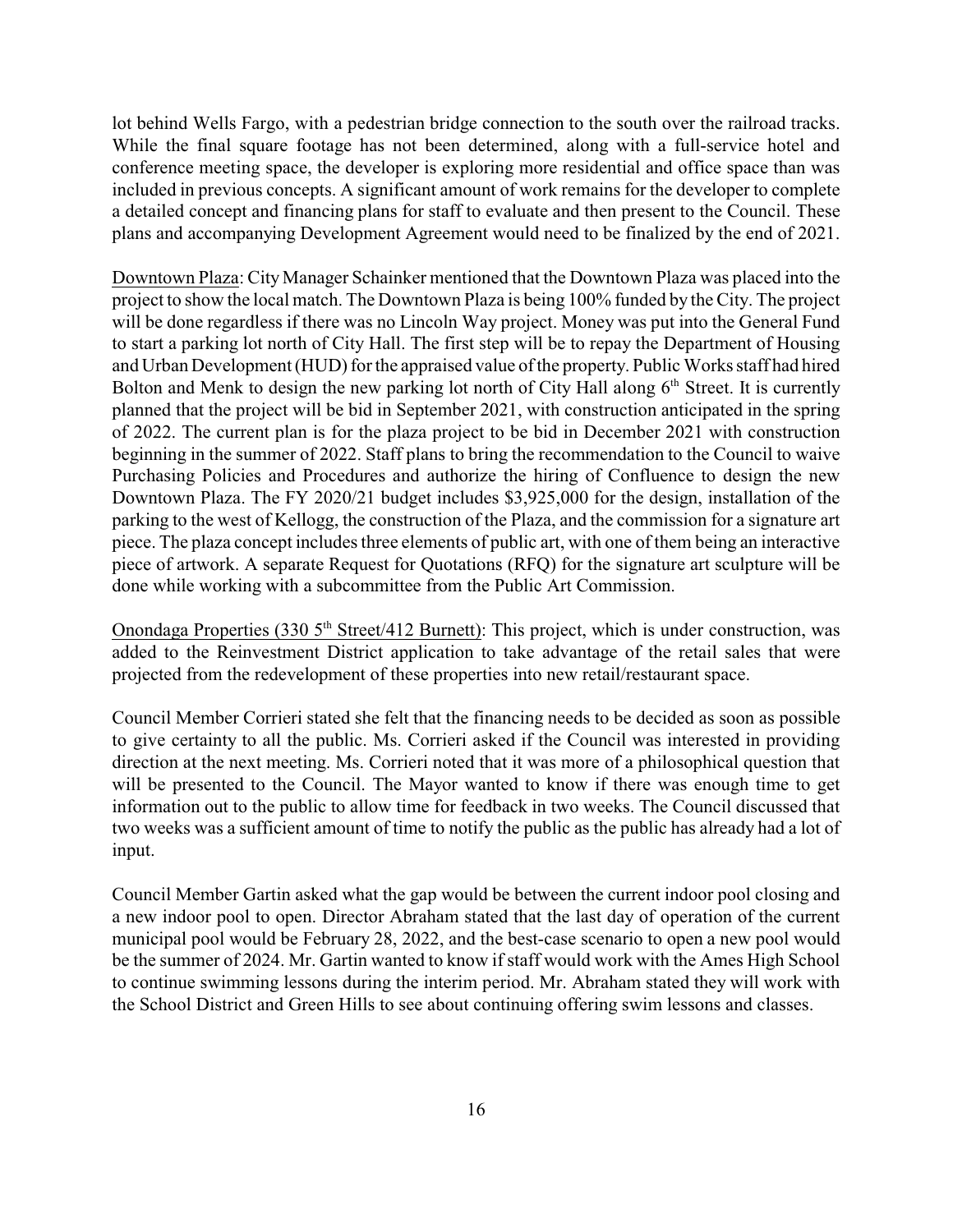Moved by Corrieri, seconded by Betcher, to ask staff to put on the next Agenda a discussion of the financing options for the Aquatic Center. Vote on Motion: 6-0. Motion declared carried unanimously.

The Mayor asked for public comment. It was closed when no one requested to speak.

Mayor Haila recessed at 8:30 p.m. and reconvened at 8:39 p.m.

**AWARDING DOWNTOWN FACADE GRANT FOR IMPROVEMENTS AT 108 MAIN STREET, 209 AND 211 MAIN STREET, AND 301 MAIN STREET:** City Planner Benjamin Campbell advised that there were three projects for four grants total.

108 Main Street: The first grant request was for a single-story facade at 108 Main Street, which most recently housed Cyclone Barber. The building is the easternmost in a series of seven shallow buildings at the east end of Main Street. Several of these buildings have alreadybeen awarded facade grants (110, 116, and 122). The applicant is proposing to continue with the unified design proposed for 122 Main Street, completed in 2013. The one difference will be that the door will remain recessed where it is.

209 & 211 Main Street: This application is for the two-story buildings at 209 and 211 Main Street. The applicant proposes to create a new unified facade on the ground level with a single entrance including a vestibule at the property line. The storefronts currently contain a hair and nail salon (Heroic Hair at 209) and a tattoo parlor (Heroic Ink at 211). The applicant also proposes to restore the window openings on the second story of 211 Main Street.

301 Main Street: This application is for a replacement canopy and sign for the Sheldon-Munn apartment building at 301 Main Street. The new canopy would replace the existing one on the Kellogg Avenue facade with a historically appropriate design emulating the art deco canopy found in photographs from the period of significance for the Historic District. The storefront north of the entrance to the apartment lobby was recently converted to a cocktail lounge called Noir. The proposed canopy intends to incorporate a sign for Noir. The owners of the Sheldon-Munn and Noir anticipate expanding to the basement, which can be accessed from the current apartment entrance on Kellogg Avenue. The canopies would be eligible for a grant, but the signage and lettering are viewed as a temporary improvement and not eligible for a grant.

Mr. Campbell explained that the total requested funding exceeds available funding. Staff found that the facade projects for 108, 209, and 211 Main Street are compliant with the design guidelines, visually significant, and priorities due to their location on Main Street and should be awarded the full funding. The project at 301 Main Street for a replacement canopy has minimal visual significance; however, the proposed sign is clearlymore striking, but not an eligible project. Staff pointed out that the materials indicated for the Sheldon-Munn project were not materials that were in-line with what it was originally was, and the applicant has not indicated detailed materials to ensure the design intent will be met as depicted and conform to guideline definitions.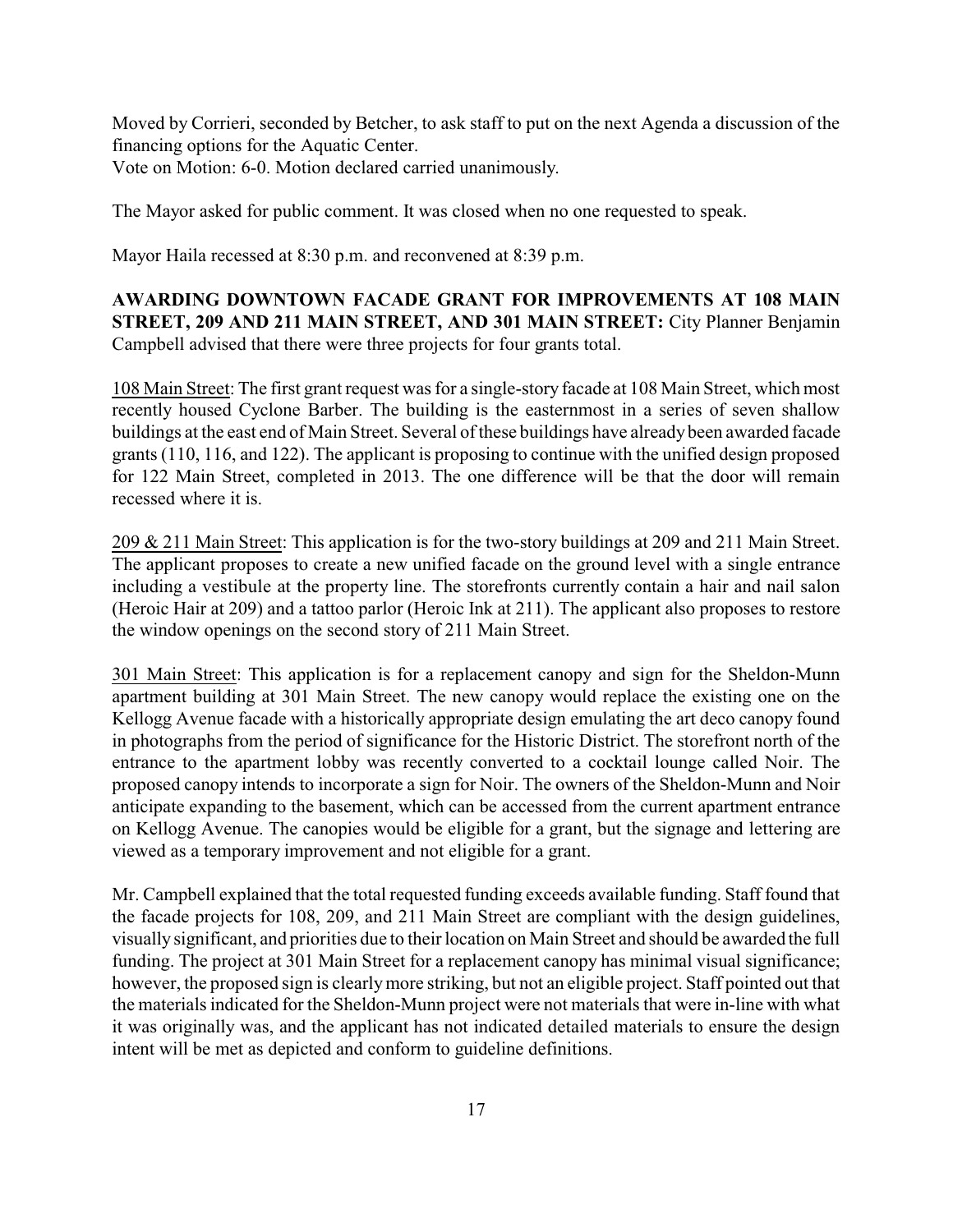Council Member Betcher asked if staff knew what the fabric of the new canopy would be. Mr. Campbell commented that the applicant indicated that they would be using wood and pvc; staff is not opposed to the design, but more historically appropriate material should be used.

Council Member Gartin asked what the total cost would be if the Council wanted to fully fund the Sheldon-Munn project. Mr. Campbell explained that the maximum amount that could be granted is \$15,000 per project and \$1,000 in design fees. Planning and Housing Director Kelly Diekmann stated that there are a couple of layers to the request for Sheldon-Munn. There was not an actual budget for just the canopy; what was submitted was for more work than what was eligible. Mr. Diekmann explained that the Sheldon-Munn had been given previous grants. He explained that the structure of the program was that first round awards are given in the summer or fall. This is a secondround award to a facade that had already previously received funding.

Council Member Betcher asked if a canopy should technically be metal. Director Diekmann stated that the guidelines talk about awnings and canopies; awnings are fabric while canopies are metal.

Moved by Corrieri, seconded by Martin, to adopt RESOLUTION NO. 21-400 approving the Downtown Facade Grants totaling up to \$53,001 for:

- a. 108 Main Street in the amount of estimated eligible costs up to \$15,000 for a facade to match the existing facades already approved for the series of buildings
- b. 209 & 211 Main Street in the amount of estimated eligible costs up to \$31,000 for window replacement and a new, unified facade on the ground level.
- c. 301 Main Street in the amount of estimated eligible costs up to \$7,001 for a replacement canopy on Kellogg Avenue, subject to staff review and approval of materials for a metal canopy meeting the design guidelines and historic intent.

Roll Call Vote: 6-0. Resolution declared carried unanimously, signed bythe Mayor, and herebymade a portion of these Minutes.

**APPROVING RETURN OF \$198,000 OF CITY FUNDING TO THE DEPARTMENT OF HOUSING AND URBAN DEVELOPMENT FOR THE CITY-OWNED PROPERTIES LOCATED AT 519, 525, AND 601 SIXTH STREET TO BE REPROGRAMMED FOR USE FOR THE INFRASTRUCTURE IMPROVEMENTS AT THE BAKER HOUSING SUBDIVISION ALONG STATE AVENUE:** Housing Coordinator Vanessa Baker-Latimer mentioned that before the Council was an Agreement to sell the 6<sup>th</sup> Street properties back to the City of Ames for \$198,000. Those funds will be returned to the Department of Housing and Urban Development (HUD) from the General Fund budget. These funds will then be reprogrammed for use on the infrastructure improvements for the Baker Housing Subdivision along State Avenue.

Mayor Haila opened public input and closed it when no one came forward.

Moved by Junck, seconded by Corrieri, to adopt RESOLUTION NO. 21-401 approving the return of \$198,000 of City funding to the Department of Housing and Urban Development for the City-owned properties located at 519, 525, and 601 Sixth Street to be reprogrammed for use for the infrastructure improvements at the Baker Housing Subdivision along State Avenue.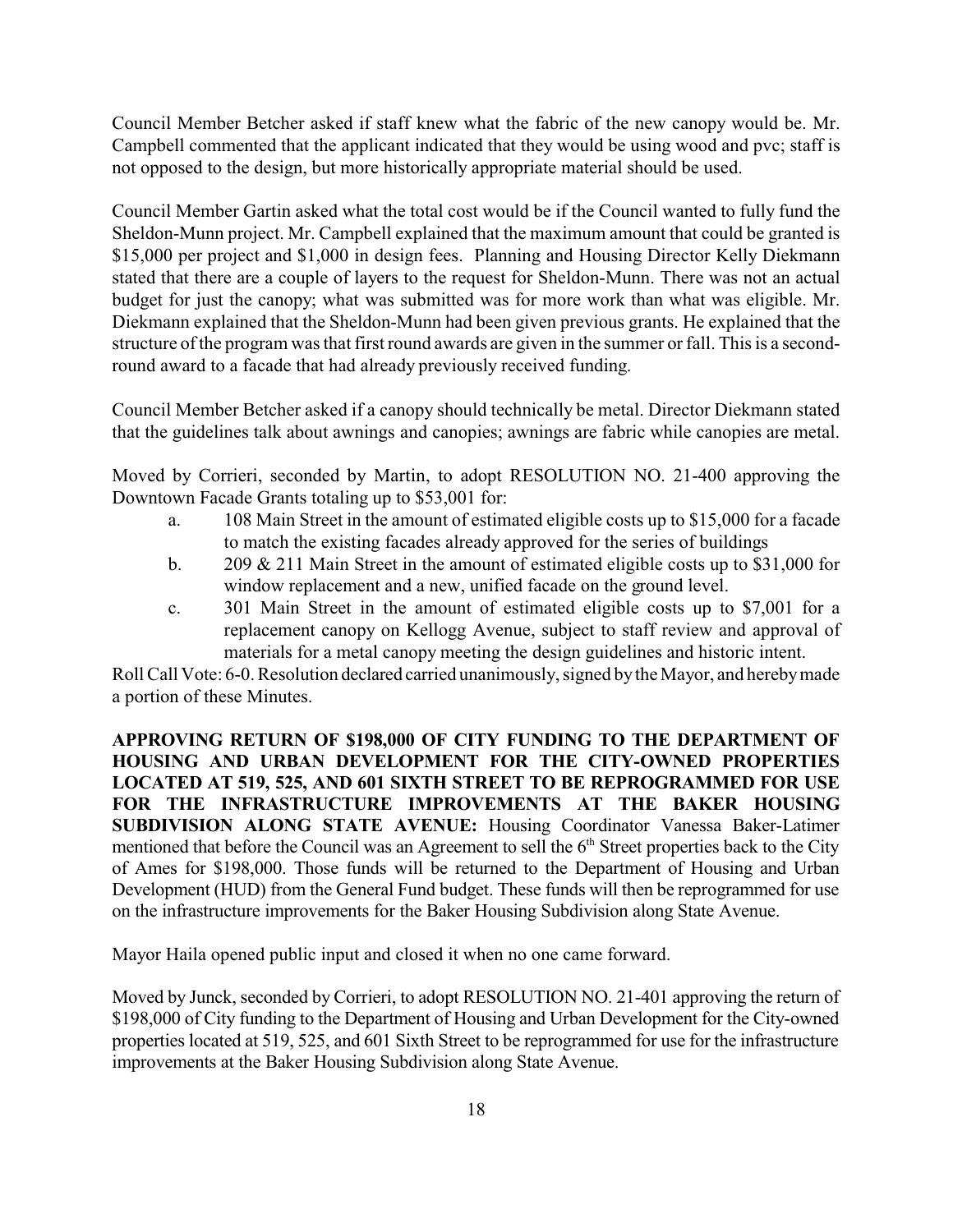Roll Call Vote: 6-0. Resolution declared carried unanimously, signed bythe Mayor, and herebymade a portion of these Minutes.

**HEARING ON REZONING WITH MASTER PLAN OF 4514 AND 4605 HYDE AVENUE FROM AGRICULTURAL (A) TO SUBURBAN RESIDENTIAL LOW DENSITY (FS-RL):** City Planner Eloise Sahlstrom stated that this item was a request to rezone the parcel at 4514 and 4605 Hyde Avenue as proposed as the Auburn Trail Subdivision. Annexation for the property at 4514 Hyde Avenue was approved in 2017, and the annexation for 4514 Hyde Avenue was approved in 2021. The two parcels total 75.17 acres. The owner is requesting a rezoning from Agricultural (A) to Suburban Residential Low Density (FS-RL), and this is a supported category under the Land Use Policy Plan which identifies the site as Village/Suburban Residential. She noted that there is a Master Plan associated with the property. The Master Plan identifies the planned approach meeting the requirements of the City's Conservation Subdivision Ordinance that will apply to development of the property. In addition to identifying developable areas, the Master Plan shows approximately 22.58 acres, more than the required 25% of the property. The proposed Master Plan illustrates two categories of development: Single-Family Attached/Detached with 98 to 111 dwelling units and Single-Family Townhomes/Small Lots with 50 to 70 dwelling units, on approximately 36.29 acres. The applicant will likely apply for a Planned Unit Development (PUD) Overlay in the future.

The property at 4605 Hyde was the subject of a Pre-Annexation Agreement in 2013. The owner entered into an Agreement with the City for, among other things, buyout of rural water rights and cost sharing of infrastructure. At the time of annexation, a 50-foot strip of property was required to remain along the north property line to connect to unincorporated land located to the north and east of the site. Staff recommends addressing planned off-site infrastructure extensions through the 50 foot strip with the rezoning of this site through a Contract Rezoning Agreement that includes the requirement for the property owner to extend infrastructure from the site through the abutting properties. This strip of land requires public improvements to connect to the future development to the north known as Hayden's Preserve. The next step once the land is rezoned would be for the developer to continue to work towards submitting a Preliminary Plat. The Preliminary Plat will include more details. Ms. Sahlstrom noted that the primary access to the site would be from Hyde Avenue.

Planning and Housing Director Kelly Diekmann stated there were some questions raised about the Master Plan and what it means. He stated that the Master Plan is an element of the Zoning Ordinance where staff asks for the developer to indicate its intent for the property. In this situation, the developer is asking for FS-RL zoning and is required to show the type of housing and open spaces. He noted that what is unique about this development is the Conservation Overlay that creates extra expectations in the later phases. Director Diekmann explained that there are buffer requirements, open space requirements, and percentage of lots for open spots requirements. The Master Plan gives the Council a good idea of what the developer would like to do. The Preliminary Plat will define more of the expectations as to how street layouts work and more details on how the areas will look. Tonight, if approved the Council is accepting, to some degree, that there will be detached single-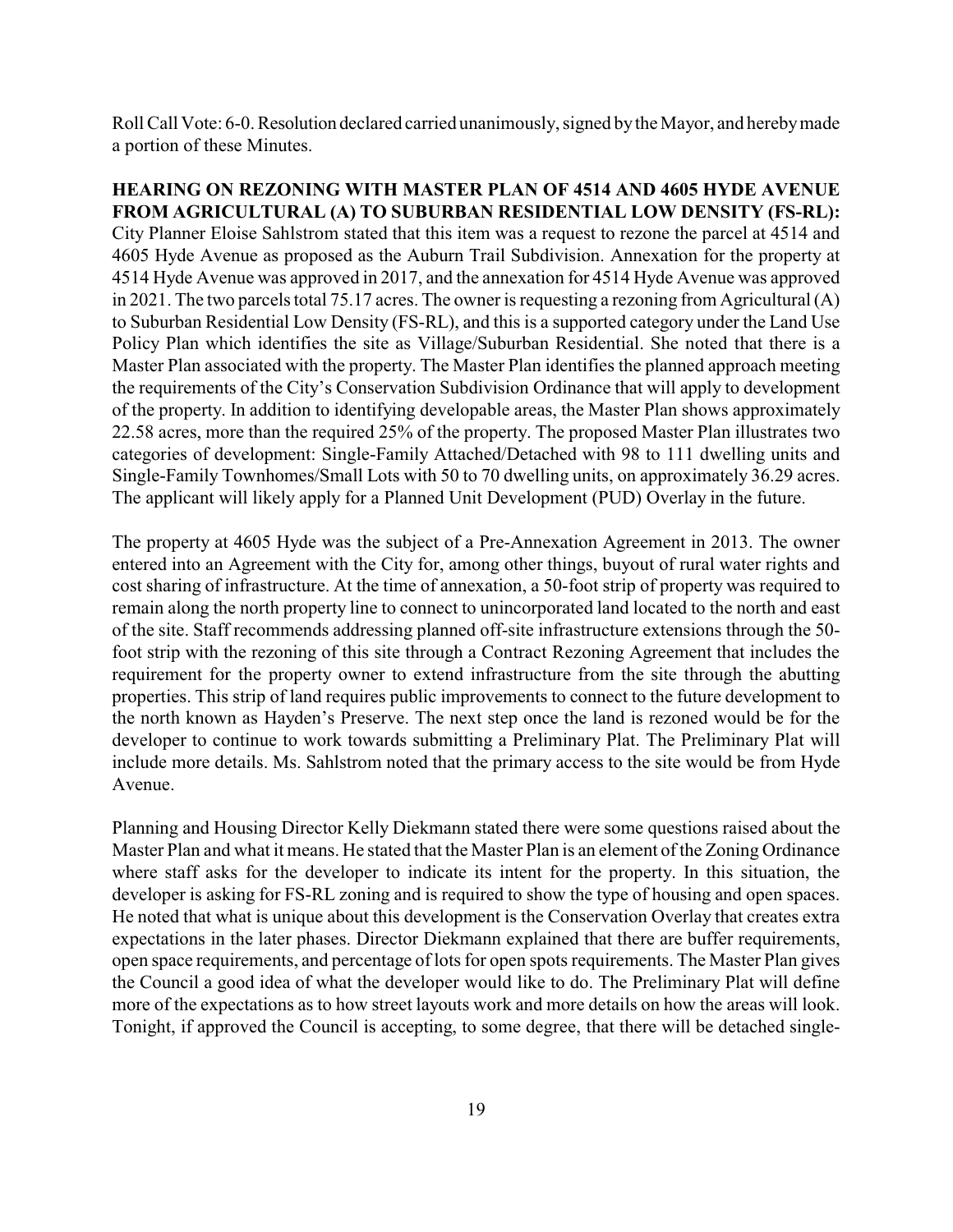family homes on the south side of the site and versions of attached single-family homes and small lots on the north side.

Mayor Haila mentioned that one concern was regarding traffic flow in Hayden's Preserve. He wanted to know if this development is anticipating traffic flow coming from the north and getting onto Hyde Avenue. It looked like this would be the only option for people to get into this development and the one to the north, without going to 190<sup>th</sup> Street. Director Diekmann mentioned that when staff did the Haydens Preserve the average daily traffic that was calculated was under 1500. A lot of the traffic will go north and in preliminary meetings the Traffic Engineer has already outlined what the developer will need to access for turn lanes, and this will be addressed during the Preliminary Plat. The Traffic Engineer didn't forecast anymajor traffic that would cause any major traffic congestion at the intersection with the spine road.

Council Member Gartin stated that the letter from Dr. Pease was brought up and wanted to know if staff could address the questions in his letter. He noted that there were three questions from the letter and one of the questions was "the size of the proposed ponds and if they had adequate capacities." Municipal Engineer Tracy Peterson explained that the Conservation Subdivision as well as the Post Construction Ordinance require the developer to detain back the water. The sizing and routing of the pond will depend on what area is passing through the flow, that is passing through. She noted that staff knows there will be off-site flow that will be passing through from the south or east; this will get passed through along with what is developed. It will then have the differential to hold back to not discharge at a higher rate. Ms. Peterson explained that the discharge will be longer as the flow has increased as it comes off the impervious area, but that is why the detention/retention basins are there. Mr. Gartin commented that the Council doesn't need to worry about the accuracies tonight as those will come during the Preliminary Plat at a different meeting. The second question that came up was the sizing of the culverts. Ms. Peterson stated that when staff paved Hyde Avenue, they did have to enlarge the culvert under Hyde that was further to the north, she noted that this one did not warrant being upsized; however, there will be a detention facility in the corner with an outlet structure to hold it back. The third question was the size of the waterways and wanted to know if that question was similar to the retention ponds that the waterway sizing will be based upon the hydrologic studies. Ms. Peterson confirmed that was correct and staff took into consideration the soils and infiltration rates as well as groundwater and surface water. Mr. Gartin commented that it is not just about the water quantity but also the water quality.

#### The Mayor opened the public hearing.

Jerri Neal, 916 Ridgewood Avenue, Ames, stated that as a bicyclist she was appreciative of the new trail connection, but was saddened that the trail wouldn't be developed until a couple years after the first part of development. She commented that she supports the Friends of Ada Hayden Heritage Park and is appreciative of the guidance from Dr. Pease. Ms. Neal explained that she understands the concept of the Master Plan, but it lacks conservation integrity. She felt that conversation integrity is tacked onto something that is already started rather than integrating it into the process. Ms. Neal stated that regarding climate change she wondered about this development and how water will be moving off the hard surfaces and will be concentrating in certain areas. She wondered if the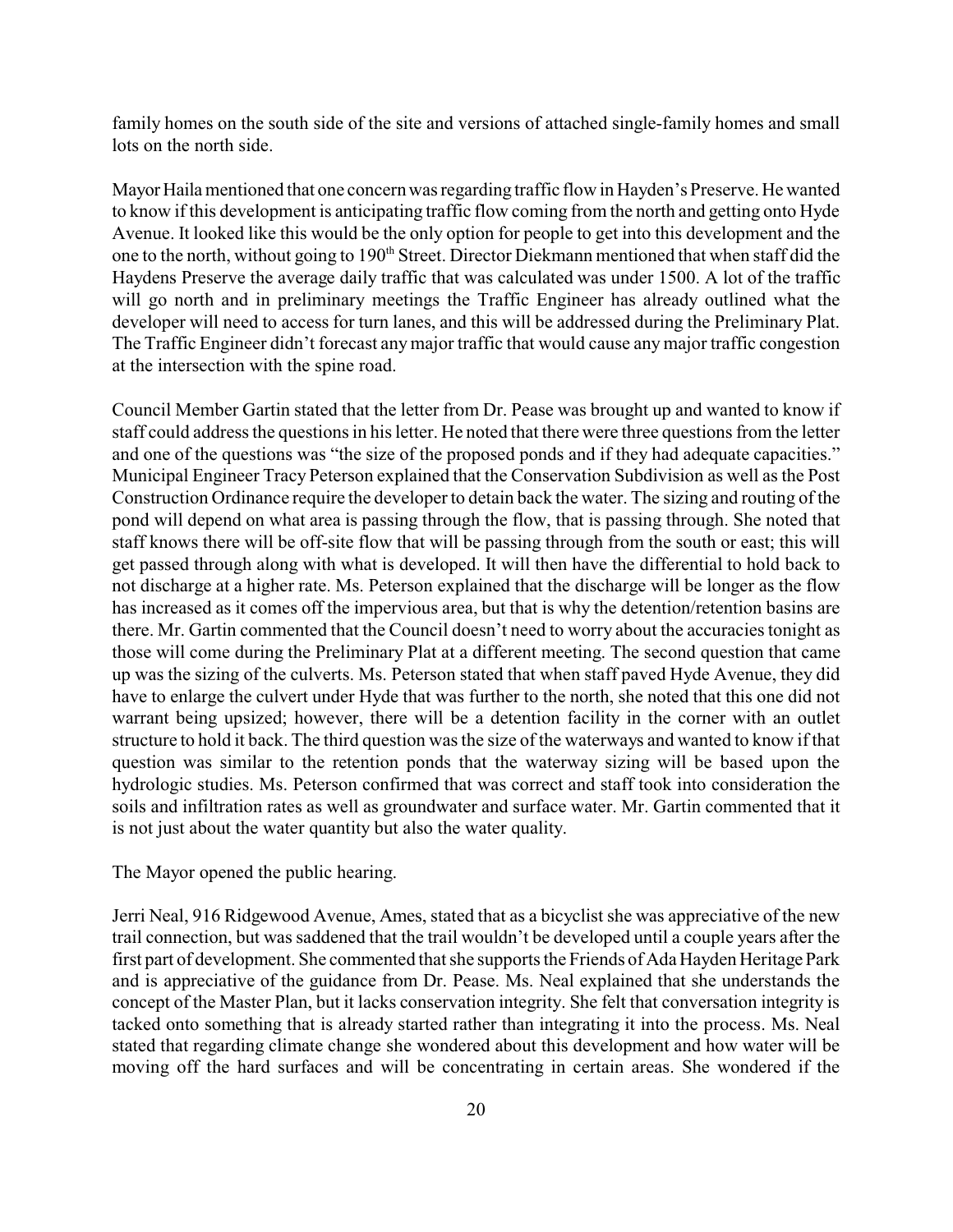engineering evaluations of water detention and retention have accounted for not just historical patterns of rainfall, snowfall, and snow melting, but the projected increases in the frequency and intensity of rainfall events in the near-to-medium future. Ms. Neal would like to learn more about the area and get more information and would suggest the Council choose Option 3, which was to refer the item back to City staff and/or the applicant for more information.

Diane McCauley, 4257 Eisenhower Lane, #10, Ames, stated that she is the Board President of the Association for the Townhome Association that is south of the east portion of the property. She had sent out the Staff Report to the Homeowners Association and had a couple comments on their behalf that she wanted to pass one. One of the biggest concerns was if there was adequate drainage and are the engineers looking at the impact of climate change. Ms. McCauley commented that there have been instances where water has pooled in the road (on the south side of the road by Hyde) and a couple years ago had overfilled and ended up filling basements with water. She mentioned that there is a stream that is behind her house and the stream is always full. A couple people in the complex noted that the Long-Range Plan talks about affordable housing and this development is not going to have those types of homes. Ms. McCauley noted that there is a speeding issue on Hyde Avenue. The additional traffic may slow down the traffic and this may help or hurt the area. She mentioned there was talk about a stop light going into Hyde Avenue. Director Diekmann mentioned that the original traffic study that allowed for the annexations to occur in 2013, will have each of the developers paying for a share that will go towards putting in a stop light. Ms. McCauley commented that she worked for ten years with the IDOT in rail safety and she didn't like the fact that there were houses by the railroad tracks. She stated there needed to be some safety concerns built into the development. It was noted that the railroad tracks by this development are not highly used, but would still recommend having fences or something put in to make sure children don't play on the tracks.

Justin Dodge, 105 S. 16<sup>th</sup> Street, Ames, thanked staff for working through all the conceptual layouts, Master Plan, and rezoning. They are working on the Preliminary Plat and hoping to have it submitted as quickly as the engineers can get it together. It is their goal to start moving dirt this year. He explained that regarding the trail it is their intent that as soon as the first addition on the west side of Hyde they will incorporate and pave the trail right away. He noted that the two years in the Contract Rezoning Agreement matched the language used from Rose Prairie and they wanted to keep that consistent. Mr. Dodge mentioned that on the east side there is an existing house and they hope to create an additional lot that will be the first Final Plat. Mayor Haila asked if there was a trail planned from Hyde to Ada Hayden on the property on the east side of Hyde. Mr. Dodge stated they have been working through a connection with their conceptual layout with staff. Director Diekmann commented that staff is working through that possibility as there are some items that the Parks and Recreation Department would want. It is not shown on the Master Plan as the City can't commit to the concept yet, but will be shown on the Preliminary Plat.

Mayor Haila asked about the question regarding the projected rainfall due to climate change in terms of what the criteria is used for hydraulic engineering, and what does the City require. Ms. Peterson stated that periodicallythe standards are adjusted for rainfall; the last rainfall adjustments were made in 2014. She noted that is why there are buffers and the lowest opening must be three feet above the 100-year surface elevation. The Mayor asked about the pooling of water over the road and in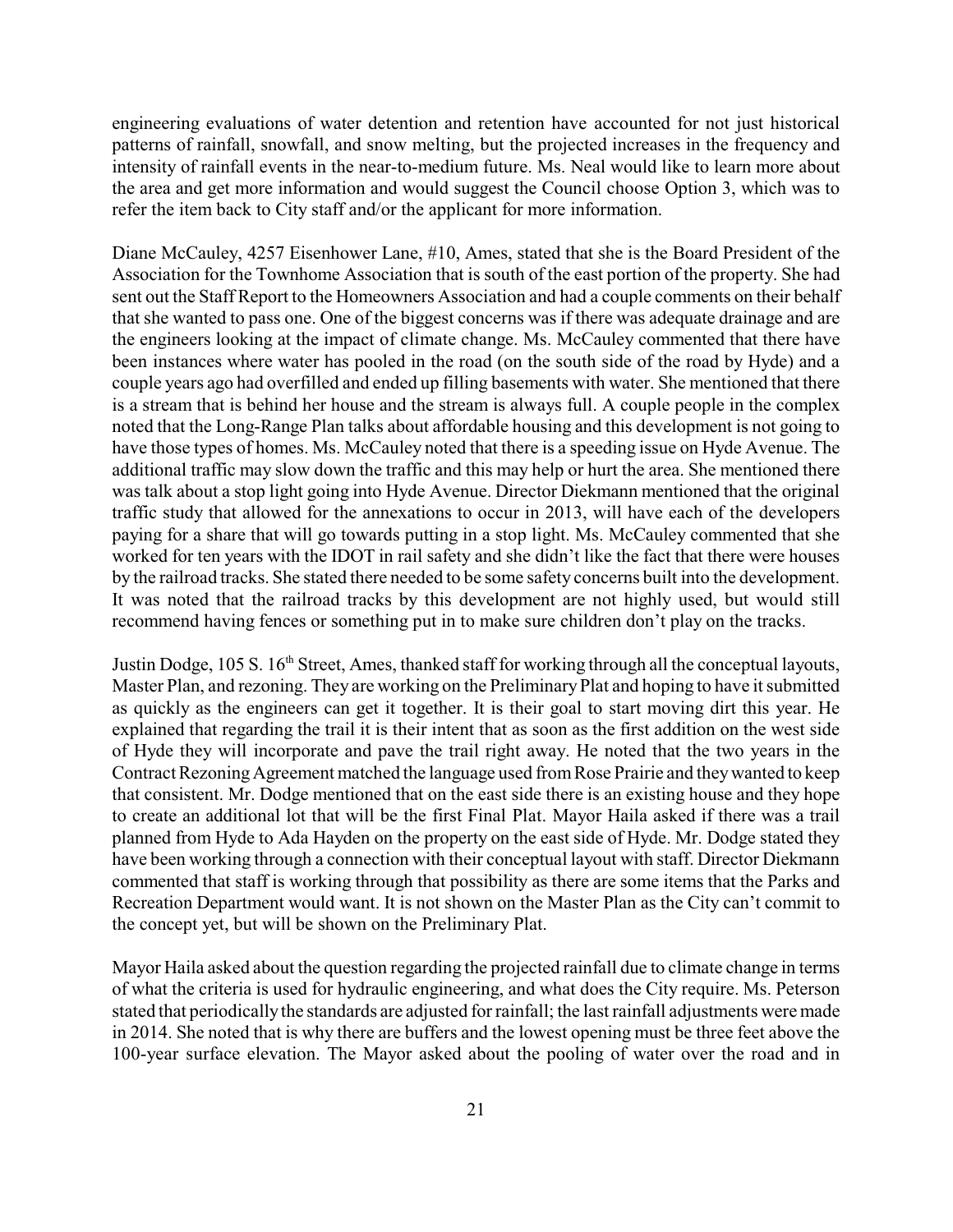basements and if Ms. Peterson was aware of this problem. Ms. Peterson stated she would have to look back in the records and will have further conversations with Ms. McCauley. There were some adjustments made to the basin on the west side, but that was for erosion.

The Mayor inquired about the question of rail safety. Director Diekmann stated that this is the first time that question has come up. The City does not have any specific fencing standards for residential properties along railroad corridors.

Moved by Martin, seconded by Betcher, to adopt RESOLUTION NO. 21-402 approving the Zoning Change Agreement for the 75.17-acre property at 4605 and 4514 Hyde Avenue. Roll CallVote: 6-0.Resolution declared carried unanimously, signed bythe Mayor, and herebymade a portion of these Minutes.

Moved by Betcher, seconded by Corrieri, to pass on first reading an ordinance rezoning with a Master Plan of 4514 and 4605 Hyde Avenue from Agricultural (A) to Suburban Residential Low Density (FS-RL).

Vote on Motion: 6-0. Motion declared carried unanimously.

The Mayor declared the public hearing closed.

**HEARINGON SLUDGE PUMPINGBUILDINGIMPROVEMENTS PROJECT:** The Mayor opened the public hearing. There was no one wishing to speak, and the hearing was closed.

Moved by Beatty-Hansen, seconded by Betcher, to adopt RESOLUTION NO. 21-403 approving the final plans and specifications and awarding a contract to Woodruff Construction, Inc., of Ames, Iowa, in the amount of \$369,700.

Roll Call Vote: 6-0. Resolution declared carried unanimously, signed bythe Mayor, and herebymade a portion of these Minutes.

**DISPOSITION OF COMMUNICATIONS TO COUNCIL:** The Mayor mentioned there were two items to review. The first item was a letter from Jodi Stumbo, Executive Director of The Bridge Home providing data that highlighted the demographic of families that are served at The Bridge Home. The data was in response to the Planning and Housing Departments 2021/22 CDBG Proposed Annual Action Plan. It was for informational use only and no direction was taken.

The second item was a letter from Kim Frey, Executive Director of Ames Main Street requesting the City's support in moving forward with a permitting process for overnight parking. Mr. Schainker noted that staff has met previously with Ames Main Street on the issue and recommended referring the letter to staff.

Moved by Martin, seconded by Betcher, to refer the letter from Kim Frey, Executive Director of Ames Main Street requesting the City's support in moving forward with a permitting process for overnight parking to staff for memo.

Vote on Motion: 6-0. Motion declared carried unanimously.